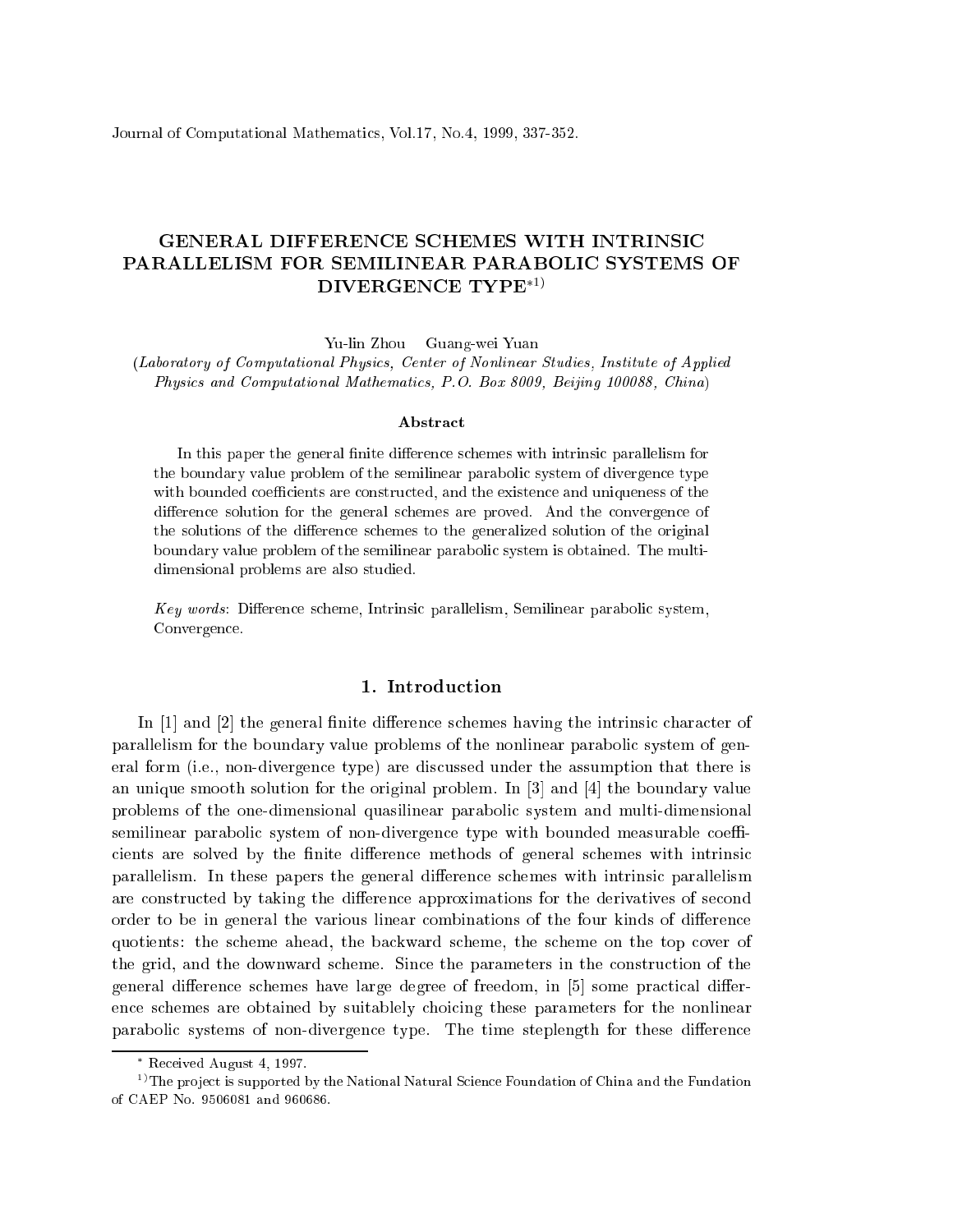schemes can be taken at least  $8k$  times the time steplength for the fully explicit finite difference schemes  $(k \text{ can be any positive integer}).$ 

In this paper we solve the boundary value problems of the semilinear paraboli system of divergence type with bounded measurable coefficients by the finite differen
e methods of general s
hemes with intrinsi parallelism. The existen
e, uniqueness and convergence of the discrete vector solution for the general schemes with intrinsic parallelism are proved. Moreover, we can get some practical schemes with intrinsic parallelism by suitablely hoi
ing the parameters in the general s
hemes. For these difference schemes, the time steplength can be taken at least 8k times the time steplength for the fully explicit finite difference schemes  $(k \text{ can be any positive integer})$ , provided that the discontinuity of the coefficient matrix of the parabolic system does not occur at the interface of the domain decomposition. In the sections 2–6, we consider the ase of one-dimensional problems. In the se
tion 7 the multi-dimensional problems are dis
ussed.

### 2. Difference Schemes with Intrinsic Parallelism

Let us now consider the boundary value problems for the semilinear parabolic systems of se
ond order of the form

$$
u_t = (A(x,t)u_x)_x + B(x,t,u)u_x + f(x,t,u)
$$
\n(1)

where  $u(x, t) = (u_1(x, t), \dots, u_m(x, t))$  is the m-dimensional vector unknown function  $(m \geq 1), u_t =$  $\partial u$  $\overline{\partial t}$ ,  $u_x$  =  $\partial u$  $\partial x$  are the the orporation vector derivatives. The matrix  $A(x,t)$  is an  $m \times m$  positive definite coefficient matrix, and  $B(x,t,u)$  is the  $m \times m$ matrix, and  $f(x, t, u)$  is the m-dimensional vector function. Let us consider in the rectangular domain  $Q_T = \{0 \le x \le l, 0 \le t \le T\}$  with  $l > 0$  and  $T > 0$ , the problem for the systems (1) with the boundary value condition

$$
u(0, t) = u(l, t) = 0 \tag{2}
$$

and the initial value ondition

$$
u(x,0) = \varphi(x) \tag{3}
$$

where  $\varphi(x)$  is a given m-dimensional vector function of variable  $x \in [0, l]$ .

Suppose that the following conditions are fulfilled.

(I) For any fixed  $u \in \mathbb{R}^m$ ,  $A(x, t)$ ,  $B(x, t, u)$  and  $f(x, t, u)$  are bounded measurable functions with respect to  $(x, t) \in Q_T$ ; for any fixed  $(x, t) \in Q_T$ ,  $B(x, t, u)$  and  $f(x, t, u)$ are continuous with respect to  $u \in R^m$ ; for any fixed  $x \in [0, l], A(x, t)$  is  $m \times m$ symmetric matrix and is Lipschtiz continuous with respect to  $t \in [0,T]$ ; and  $|A(x,t)|$  $A_0$ , where  $A_0$  is a constant; and there are constants  $A_1 > 0$ ,  $B_0 > 0$ ,  $C > 0$  such that  $|A_t(x, t)| \leq A_1, |B(x, t, u)| \leq B_0, |f(x, t, u)| \leq |f(x, t, 0)| + C|u|.$ 

**(II)** There is a constant  $\sigma_0 > 0$ , such that, for any vector  $\xi \in \mathbb{R}^m$ , and for  $(x, t) \in$  $Q_T$ ,

$$
(\xi, A(x, t)\xi) \ge \sigma_0 |\xi|^2
$$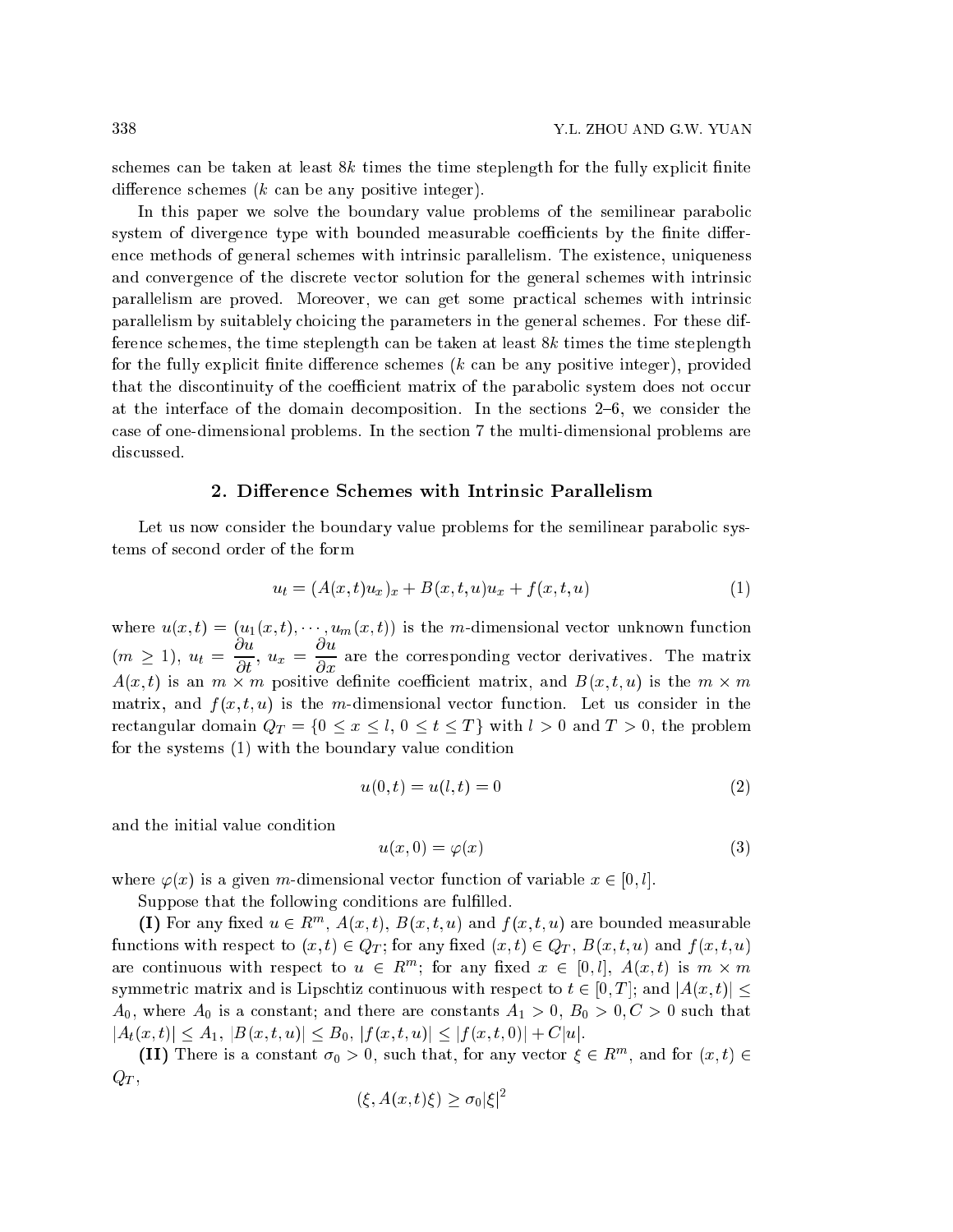**(III)** The initial value m-dimensional vector function  $\varphi(x) \in H_0^1(0, l)$ .

Let us divide the rectangular domain  $Q_T$  into small grids by the parallel lines  $x = x_j$   $(j = 0, 1, \dots, J)$  and  $t = t^n$   $(n = 0, 1, \dots, N)$  with  $x_j = jh$  and  $t^n = n\tau$ , where  $Jh = l$  and  $N\tau = T$ , J and N are integers, and h and  $\tau$  are steplengths of the grids. Denote  $Q_i^n = \{x_j \le x \le x_{j+1}, t^n \le t \le t^{n+1}\},\$  where  $j = 0, 1, \dots, J-1;$  $n=0,1,\cdots,N-1.$  Denote  $v_{\Delta}=v_{h}^{\tau}=\{v_{i}^{n}|j=0,1,\cdots,J;\ n=0,1,\cdots,N\}$  the mdimensional discrete vector function defined on the discrete rectangular domain  $Q_{\Delta}$  =  $\{(x_i, t^n)| j = 0, 1, \dots, J; n = 0, 1, \dots, N\}$  of the grid points.

Let us now construct the finite difference scheme with intrinsic parallelism for the mentioned semilinear parabolic system  $(1)-(3)$  as follows:

$$
\frac{v_j^{n+1} - v_j^n}{\tau} = \frac{1}{h} (A_j^n \delta v_j^{n+\xi_j^n} - A_{j-1}^n \delta v_{j-1}^{n+\eta_j^n}) + B_j^{n+\alpha_j^n} \bar{\delta}^1 v_j^{n+\alpha_j^n} + f_j^{n+\alpha_j^n},
$$
\n(4)\n  
\n(j = 1, 2, \cdots, J - 1; n = 0, 1, \cdots, N - 1);

$$
v_0^n = v_J^n = 0, \quad (n = 0, 1, \cdots, N), \tag{5}
$$

$$
v_j^0 = \varphi_j, \quad (j = 0, 1, \cdots, J), \tag{6}
$$

where  $\varphi_j = \varphi(x_j)$ ,  $(j = 0, 1, \dots, J)$ , and there are  $\varphi_0 = \varphi_J = 0$ ; and

$$
A_j^n = \frac{1}{h\tau} \int \int_{Q_j^n} A(x, t) \omega\Big(\frac{x - x_{j + \frac{1}{2}}}{h}, \frac{t - t^{n + \frac{1}{2}}}{\tau}\Big) dx dt,
$$
  
\n
$$
B_j^{n + \alpha_j^n} = \frac{1}{h\tau} \int \int_{Q_j^n} B(x, t, \hat{\delta}^0 v_j^{n + \alpha_j^n}) \omega\Big(\frac{x - x_{j + \frac{1}{2}}}{h}, \frac{t - t^{n + \frac{1}{2}}}{\tau}\Big) dx dt,
$$
  
\n
$$
f_j^{n + \alpha_j^n} = \frac{1}{h\tau} \int \int_{Q_j^n} f(x, t, \tilde{\delta}^0 v_j^{n + \alpha_j^n}) \omega\Big(\frac{x - x_{j + \frac{1}{2}}}{h}, \frac{t - t^{n + \frac{1}{2}}}{\tau}\Big) dx dt,
$$
\n(7)

where  $\omega(x,t)\;\in\; C_0^\infty(R^2),\;\omega(x,t)\;\geq\;0,\;{\rm supp}\,\omega\;\subset\;B_{\textstyle\frac{1}{2}}\;\equiv\;$ za za zapisani za na za na za na za na za na za na za na za na za na za na za na za na za na za na za na za na  $\{|x|<\frac{1}{x}$  $\frac{1}{2}$ ,  $|t|$  <  $\frac{1}{2}$ <sup>o</sup>  $\int_{R^2} \omega(x, t) \, dx dt = 1$ , and  $x_{j+\frac{1}{2}}$  $(j + \frac{1}{5})$  $\bigg) h, t^{n+\frac{1}{2}} =$  $(n + \frac{1}{n})$  $r.$  If  $\omega(x, t) = \chi_{B_1}$ , the results in this paper also hold. And

$$
\alpha_j^n = \frac{\xi_j^n + \eta_j^n}{2}, \quad (j = 1, 2, \cdots, J-1; n = 0, 1, \cdots, N-1).
$$

Define the difference approximations  $\hat{\delta}^0 v_j^{n+\alpha}$  and  $\bar{\delta}^1 v_j^{n+\alpha}$  $\frac{1}{\sqrt{2}}$  in the following forms:

$$
\hat{\delta}^{0}v_{j}^{n+\alpha_{j}^{n}} = [\xi_{j}^{n}\hat{\beta}_{1j}^{n}v_{j+1}^{n+1} + \alpha_{j}^{n}\hat{\beta}_{2j}^{n}v_{j}^{n+1} + \eta_{j}^{n}\hat{\beta}_{3j}^{n}v_{j-1}^{n+1}] + [\hat{\beta}_{4j}^{n}v_{j+1}^{n} + \hat{\beta}_{5j}^{n}v_{j}^{n} + \hat{\beta}_{6j}^{n}v_{j-1}^{n}],
$$
  
\n
$$
\bar{\delta}^{1}v_{j}^{n+\alpha_{j}^{n}} = [\xi_{j}^{n}\gamma_{1j}^{n}\frac{\Delta + v_{j}^{n+1}}{h} + \eta_{j}^{n}\gamma_{2j}^{n}\frac{\Delta - v_{j}^{n+1}}{h}] + [\gamma_{3j}^{n}\frac{\Delta + v_{j}^{n}}{h} + \gamma_{4j}^{n}\frac{\Delta - v_{j}^{n}}{h}].
$$
\n(8)

Similarly we can define the difference approximations  $\tilde{\delta}^0 v_i^{n+\alpha_j}$ <sup>j</sup> .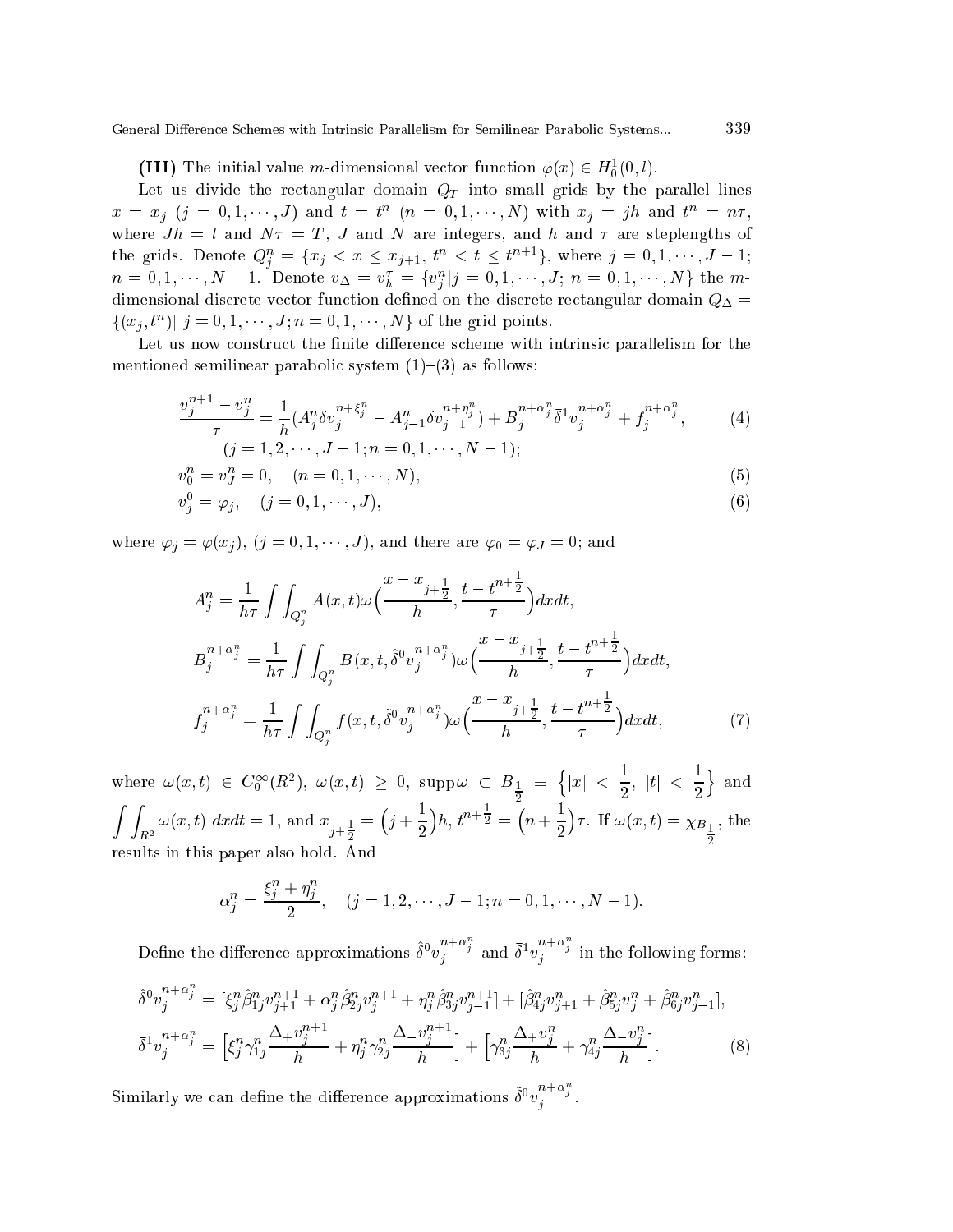Define the piecewise constant function

 $\xi_h^{\tau}(x,t) = \xi_i^n, \quad \text{for} \quad (x,t) \in Q_i^n, \quad (j = 0, 1, \cdots, J-1; n = 0, 1, \cdots, N-1).$ <sup>j</sup> <sup>j</sup>

Similarly we can define the piecewise constant functions  $\eta_h^{\tau}(x,t)$ ,  $\beta_{kh}^{\tau}(x,t)$ ,  $\beta_{kh}^{\tau}(x,t)$ ,  $(1 \leq k \leq 6), \gamma_{mh}^{\tau}(x, t), (1 \leq m \leq 4), \alpha_h^{\tau}(x, t).$  For these functions, we assume the following ondition holds.

(IV) The pie
ewise onstant fun
tions dened above are bounded fun
tions uniformly with repsect to h and  $\tau$ . There are functions  $\beta_k(x, t), \beta_k(x, t) \in L^{\infty}(Q_T)$ ,  $(1 \leq k \leq 6)$ , and  $\gamma_m(x,t) \in L^{\infty}(Q_T)$ ,  $(1 \leq m \leq 4)$ , such that, as  $h \to 0, \tau \to 0$ , there hold

$$
\begin{split}\n&\|\xi_{h}^{\tau}(x,t) - \xi(x,t)\|_{L^{2}(Q_{T})} + \|\eta_{h}^{\tau}(x,t) - \eta(x,t)\|_{L^{2}(Q_{T})} \to 0, \\
&\sum_{k=1}^{6} \|\hat{\beta}_{kh}^{\tau}(x,t) - \hat{\beta}_{k}(x,t)\|_{L^{2}(Q_{T})} \to 0, \quad \sum_{k=1}^{6} \|\tilde{\beta}_{kh}^{\tau}(x,t) - \tilde{\beta}_{k}(x,t)\|_{L^{2}(Q_{T})} \to 0, \\
&\sum_{m=1}^{4} \|\gamma_{mh}^{\tau}(x,t) - \gamma_{m}(x,t)\|_{L^{2}(Q_{T})} \to 0, \quad \alpha_{h}^{\tau} = \frac{\xi_{h}^{\tau} + \eta_{h}^{\tau}}{2}, \\
&\xi_{h}^{\tau}\hat{\beta}_{1h}^{\tau} + \alpha_{h}^{\tau}\hat{\beta}_{2h}^{\tau} + \eta_{h}^{\tau}\hat{\beta}_{3h}^{\tau} + \hat{\beta}_{4h}^{\tau} + \hat{\beta}_{5h}^{\tau} + \hat{\beta}_{6h}^{\tau} \equiv 1, \\
|\xi_{h}^{\tau}\hat{\beta}_{1h}^{\tau}| + |\alpha_{h}^{\tau}\hat{\beta}_{2h}^{\tau}| + |\eta_{h}^{\tau}\hat{\beta}_{3h}^{\tau}| + |\hat{\beta}_{4h}^{\tau}| + |\hat{\beta}_{5h}^{\tau}| + |\hat{\beta}_{6h}^{\tau}| \leq \delta_{0}, \\
&\xi_{h}^{\tau}\tilde{\beta}_{1h}^{\tau} + \alpha_{h}^{\tau}\tilde{\beta}_{2h}^{\tau} + \eta_{h}^{\tau}\tilde{\beta}_{3h}^{\tau} + \tilde{\beta}_{4h}^{\tau} + \tilde{\beta}_{5h}^{\tau} + \tilde{\beta}_{6h}^{\tau} \equiv 1, \\
&\left|\xi_{h}^{\tau}\tilde{\beta}_{1h}^{\tau}| + \left|\alpha_{h}^{\tau}\tilde{\beta}_{2h}^{\tau}\right| + \left|\eta_{h}^{\tau}\tilde{\beta}_{3h}^{\tau}\right| + \left|\tilde{\beta}_{4h}^{\tau}\right| + \left|\tilde{\beta}_{5h}^{\tau}\right| + \left|\tilde{\beta}_{6h}^{\tau}\right| \leq \delta_{0}, \\
&\xi_{h}^{\tau}\gamma_{1h}^{\tau}
$$

where  $\delta_0$ ,  $\delta_0$  and  $\gamma_0$  are given constants.

## 3. Existen
e

In this section we prove the existence of the discrete vector solutions for the finite difference system  $(4)$ – $(6)$ . Let us now at first turn to the *a priori* estimates of these solutions.

Making the s
alar produ
t of the ve
tor  $v_j^{\dots} = v_j^n$  $\frac{1}{\tau}h$  with the vector finite difference equation (4) and summing up the resulting products for  $j = 1, 2, \dots, J - 1$ , we have

$$
\sum_{j=1}^{J-1} \left| \frac{v_j^{n+1} - v_j^n}{\tau} \right|^2 h = \sum_{j=1}^{J-1} \left( \frac{v_j^{n+1} - v_j^n}{\tau}, A_j^n \delta v_j^{n+\xi_j^n} - A_{j-1}^n \delta v_{j-1}^{n+\eta_j^n} \right) + \sum_{j=1}^{J-1} \left( \frac{v_j^{n+1} - v_j^n}{\tau}, B_j^{n+\alpha_j^n} \delta^1 v_j^{n+\alpha_j^n} + f_j^{n+\alpha_j^n} \right) h.
$$
 (9)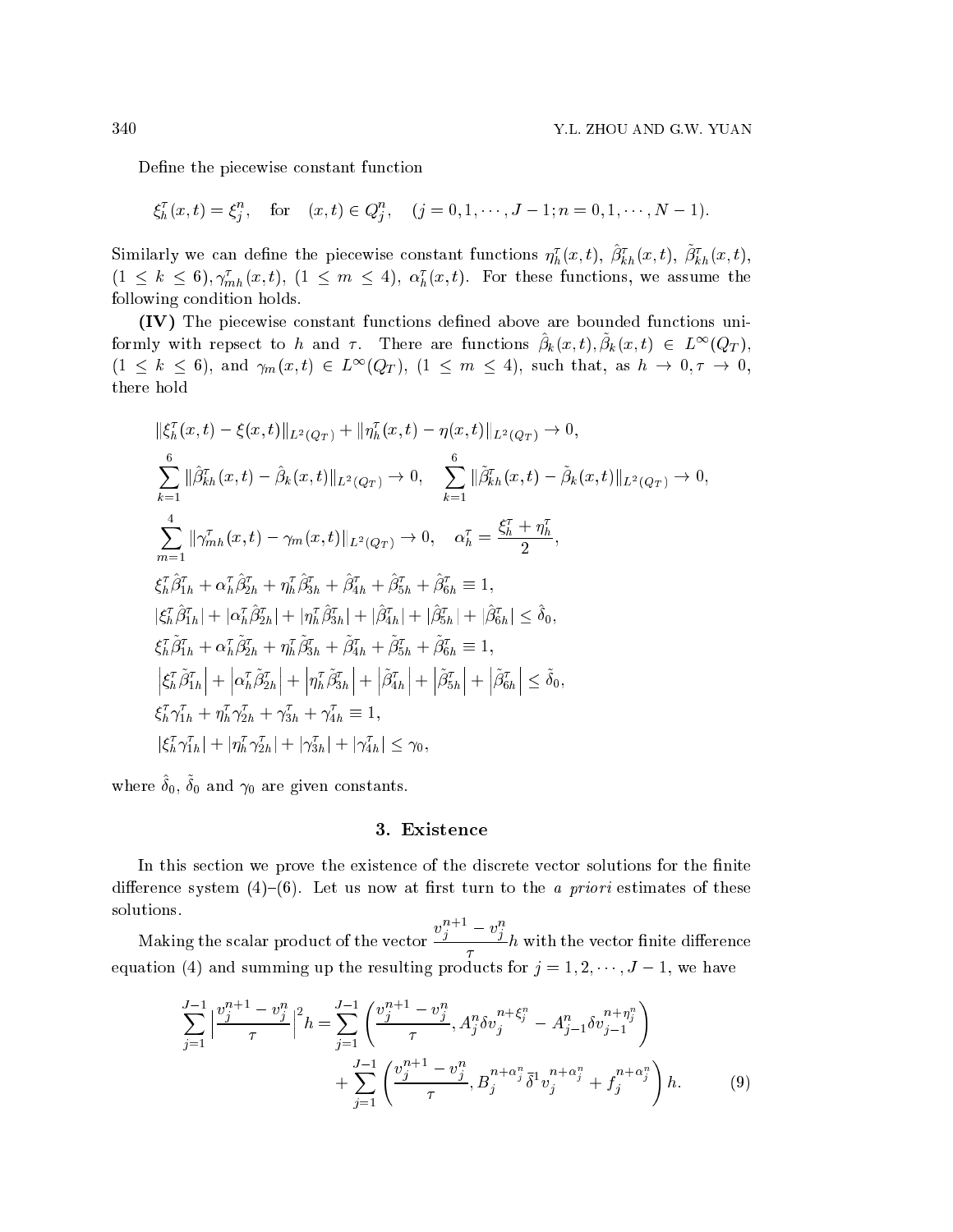Since  $A(x, t)$  is  $m \times m$  symmetric matrix,

$$
\sum_{j=1}^{J-1} \left( \frac{v_j^{n+1} - v_j^n}{\tau}, A_j^n \delta v_j^{n+\xi_j^n} - A_{j-1}^n \delta v_{j-1}^{n+\eta_j^n} \right) = -\frac{1}{2\tau} \sum_{j=0}^{J-1} [(A_j^{n+1} \delta v_j^{n+1}, \delta v_j^{n+1})
$$
  

$$
- (A_j^n \delta v_j^n, \delta v_j^n)]h + \frac{1}{2\tau} \sum_{j=0}^{J-1} ((A_j^{n+1} - A_j^n) \delta v_j^{n+1}, \delta v_j^{n+1})h
$$
  

$$
+ \sum_{j=0}^{J-1} \left( A_j^n (\delta v_j^{n+1} - \delta v_j^n), \frac{1}{2\tau} (\delta v_j^{n+1} - \delta v_j^n)h + \xi_j^n \frac{v_j^{n+1} - v_j^n}{\tau} - \eta_{j+1}^n \frac{v_{j+1}^{n+1} - v_{j+1}^n}{\tau} \right),
$$

where the last sum at the right hand of above equality is equal to

$$
I = \frac{\tau}{h^2} \sum_{j=0}^{J-1} \left( A_j^n \left( \frac{v_{j+1}^{n+1} - v_{j+1}^n}{\tau} - \frac{v_j^{n+1} - v_j^n}{\tau} \right), \left( \frac{1}{2} - \eta_{j+1}^n \right) \frac{v_{j+1}^{n+1} - v_{j+1}^n}{\tau} - \left( \frac{1}{2} - \xi_j^n \right) \frac{v_j^{n+1} - v_j^n}{\tau} \right) h = \frac{\tau}{2h^2} \sum_{j=0}^{J-1} \left\{ \left( 1 - \eta_{j+1}^n - \xi_j^n \right) \right. \\ \times \left( A_j^n \left( \frac{v_{j+1}^{n+1} - v_{j+1}^n}{\tau} - \frac{v_j^{n+1} - v_j^n}{\tau} \right), \frac{v_{j+1}^{n+1} - v_{j+1}^n}{\tau} - \frac{v_j^{n+1} - v_j^n}{\tau} \right) h + \left( \left[ (\xi_{j-1}^n - \eta_j^n) A_{j-1}^n - (\xi_j^n - \eta_{j+1}^n) A_j^n \right] \frac{v_j^{n+1} - v_j^n}{\tau}, \frac{v_j^{n+1} - v_j^n}{\tau} \right) h \right\}
$$
  

$$
= \frac{\tau}{2h^2} \sum_{j=0}^{J-1} \left\{ \left( 1 - \eta_{j+1}^n - \xi_j^n \right) \left( A_j^n \left( \frac{v_{j+1}^{n+1} - v_{j+1}^n}{\tau} - \frac{v_j^{n+1} - v_j^n}{\tau} \right), \frac{v_{j+1}^{n+1} - v_{j+1}^n}{\tau} - \frac{v_j^{n+1} - v_j^n}{\tau} \right) h + \frac{1}{2} \left( \left[ (\xi_{j-1}^n - \eta_j^n + \xi_j^n - \eta_{j+1}^n) (A_{j-1}^n - A_j^n) \right. \\ \left. + (\xi_{j-1}^n - \eta_j^n - \xi_j^n + \eta_{j+1}^n) (A_j^n + A_{j-1}^n) \right] \frac{v_j^{n+1} - v_j^n}{\tau}, \frac{v_j^{n+1} - v_j^n}{\tau} \right) h \right\}.
$$

By using the Cauchy inequality and the condition (I) and the interpolation formula (see  $[6]$ ), we get

$$
\frac{1}{2\tau} \sum_{j=0}^{J-1} ((A_j^{n+1} - A_j^n) \delta v_j^{n+1}, \delta v_j^{n+1}) h + \sum_{j=1}^{J-1} \left( \frac{v_j^{n+1} - v_j^n}{\tau}, B_j^{n+\alpha_j^n} \bar{\delta}^1 v_j^{n+\alpha_j^n} + f_j^{n+\alpha_j^n} \right) h \n\leq \frac{A_1}{2} \|\delta v_h^{n+1}\|_2^2 + \varepsilon_1 \left\| \frac{v_h^{n+1} - v_h^n}{\tau} \right\|_2^2 + \frac{C}{\varepsilon_1} (\|\delta v_h^{n+1}\|_2^2 + \|\delta v_h^n\|_2^2 + 1).
$$
\n(11)

Combining  $(9)-(11)$  gives the following inequality

$$
\begin{aligned} \left\| \frac{v_h^{n+1} - v_h^n}{\tau} \right\|_2^2 &+ \frac{1}{2\tau} \sum_{j=0}^{J-1} [(A_j^{n+1} \delta v_j^{n+1}, \delta v_j^{n+1}) - (A_j^n \delta v_j^n, \delta v_j^n)] h \\ &\leq & \frac{A_1}{2} \|\delta v_h^{n+1}\|_2^2 + \varepsilon_1 \left\| \frac{v_h^{n+1} - v_h^n}{\tau} \right\|_2^2 + \frac{C}{\varepsilon_1} (\|\delta v_h^{n+1}\|_2^2 + \|\delta v_h^n\|_2^2 + 1) \end{aligned}
$$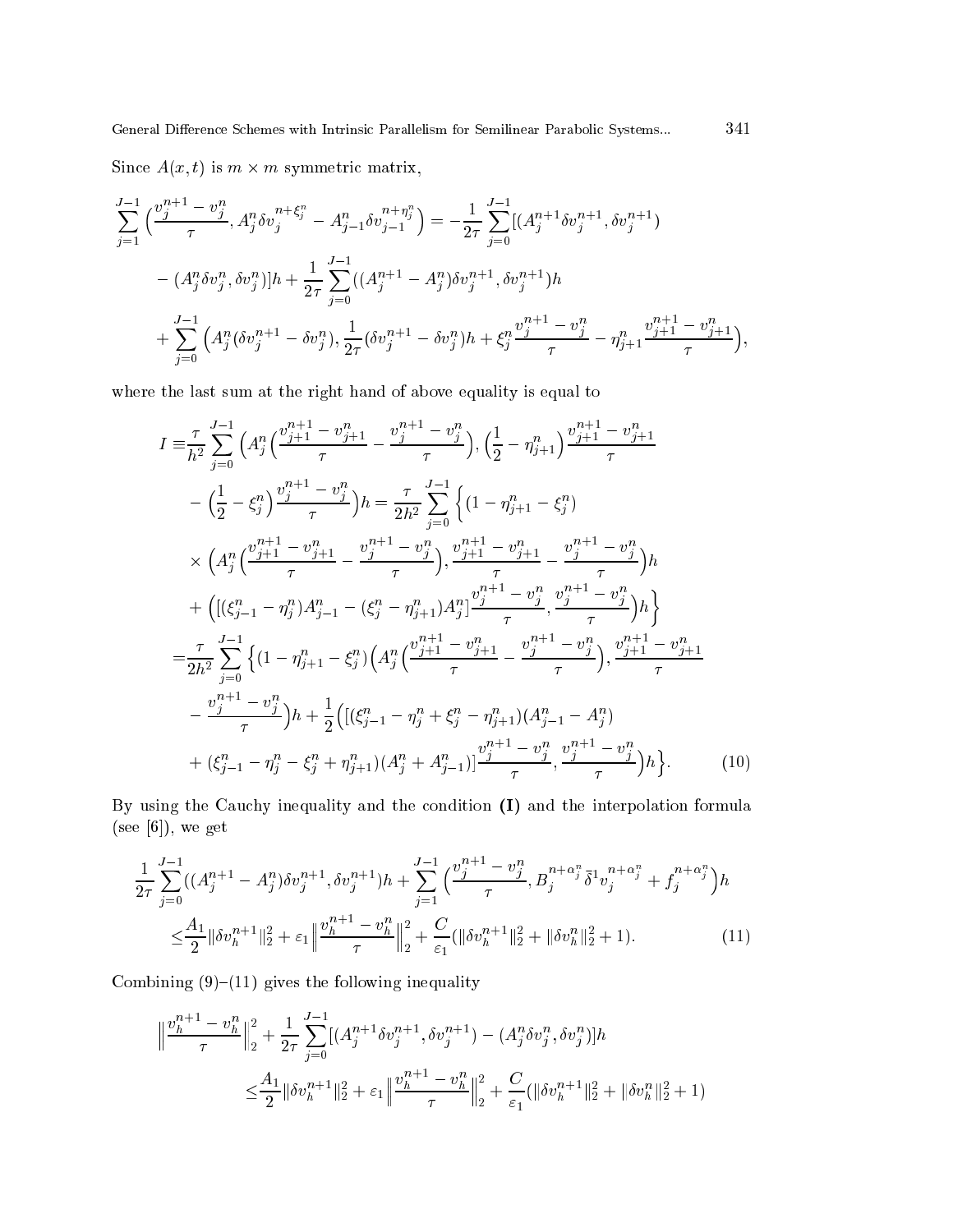$$
+\frac{\tau}{2h^2} \Big\{ \sum_{j=1}^{J-1} \left[ 2(1 - \eta_j^n - \xi_{j-1}^n)^+ |A_{j-1}^n| \right] + 2(1 - \eta_{j+1}^n - \xi_j^n)^+ |A_j^n| \Big\| \frac{v_j^{n+1} - v_j^n}{\tau} \Big\|^2 h + \frac{1}{2} \sum_{j=1}^{J-1} \left[ |\xi_{j-1}^n - \eta_j^n + \xi_j^n - \eta_{j+1}^n| |A_{j-1}^n - A_j^n| \right] + \left( \xi_{j-1}^n - \eta_j^n - \xi_j^n + \eta_{j+1}^n \right)^+ |A_{j-1}^n + A_j^n| \Big\| \frac{v_j^{n+1} - v_j^n}{\tau} \Big\|^2 h \Big\}, \qquad (12)
$$

where  $\xi_0^n$  and  $\eta_J^n$  can be taken any constants,  $A_0^n = A_1^n$  and |A| is defined as

$$
|A| = \sup_{x \in R^m} \frac{|Ax|}{|x|}.
$$

Introduce the restriction condition for the choice of steplengths  $\tau$  and h.

(V) Suppose that the steplengths  $\tau$  and h are so chosen that, there is the relation of restriction

$$
\frac{\tau}{h^2} \max_{j=1,2,\cdots,J-1} \Lambda_j \le 1 - \varepsilon,
$$

where  $0 < \varepsilon \leq 1$ , and  $\Lambda_j$  is given by

$$
\Lambda_j = \Lambda_j^n = (1 - \eta_j^n - \xi_{j-1}^n)^+ |A_{j-1}^n| + (1 - \eta_{j+1}^n - \xi_j^n)^+ |A_j^n| + \frac{1}{4} |\xi_{j-1}^n - \eta_j^n + \xi_j^n - \eta_{j+1}^n| |A_{j-1}^n - A_j^n| + \frac{1}{4} (\xi_{j-1}^n - \eta_j^n - \xi_j^n + \eta_{j+1}^n)^+ |A_{j-1}^n + A_j^n|.
$$

From  $(12)$  and the restriction  $(V)$  it follows that

$$
\begin{split} \left(\varepsilon - \varepsilon_1\right) & \left\|\frac{v_h^{n+1} - v_h^n}{\tau}\right\|_2^2 + \frac{1}{2\tau} \sum_{j=0}^{J-1} \left[ \left(A_j^{n+1} \delta v_j^{n+1}, \delta v_j^{n+1}\right) - \left(A_j^n \delta v_j^n, \delta v_j^n\right) \right] h \\ &\leq \frac{A_1}{2} \|\delta v_h^{n+1}\|_2^2 + \frac{C}{\varepsilon_1} \left( \|\delta v_h^{n+1}\|_2^2 + \|\delta v_h^n\|_2^2 + 1 \right). \end{split}
$$

Taking  $\varepsilon_1 = \frac{\varepsilon}{2}$  and summing up the inequalities for  $n = 0, 1, \dots, N - 1$ , we get

$$
\varepsilon \sum_{n=0}^{N-1} \left\| \frac{v_h^{n+1} - v_h^n}{\tau} \right\|_2^2 \tau + \|\delta v_h^N\|_2^2 \le C \Big( \sum_{n=0}^N \|\delta v_h^n\|_2^2 \tau + 1 \Big),
$$

then the Gronwall inequality yields that

$$
\sum_{n=0}^{N-1} \left\| \frac{v_h^{n+1} - v_h^n}{\tau} \right\|_2^2 \tau + \max_{n=0,1,\cdots,N} \|\delta v_h^n\|_2^2 \le C. \tag{13}
$$

Using the interpolation formula, we obtain

$$
\max_{n=0,1,\cdots,N} (\|v_h^n\|_2, \|v_h^n\|_\infty) \le C,\tag{14}
$$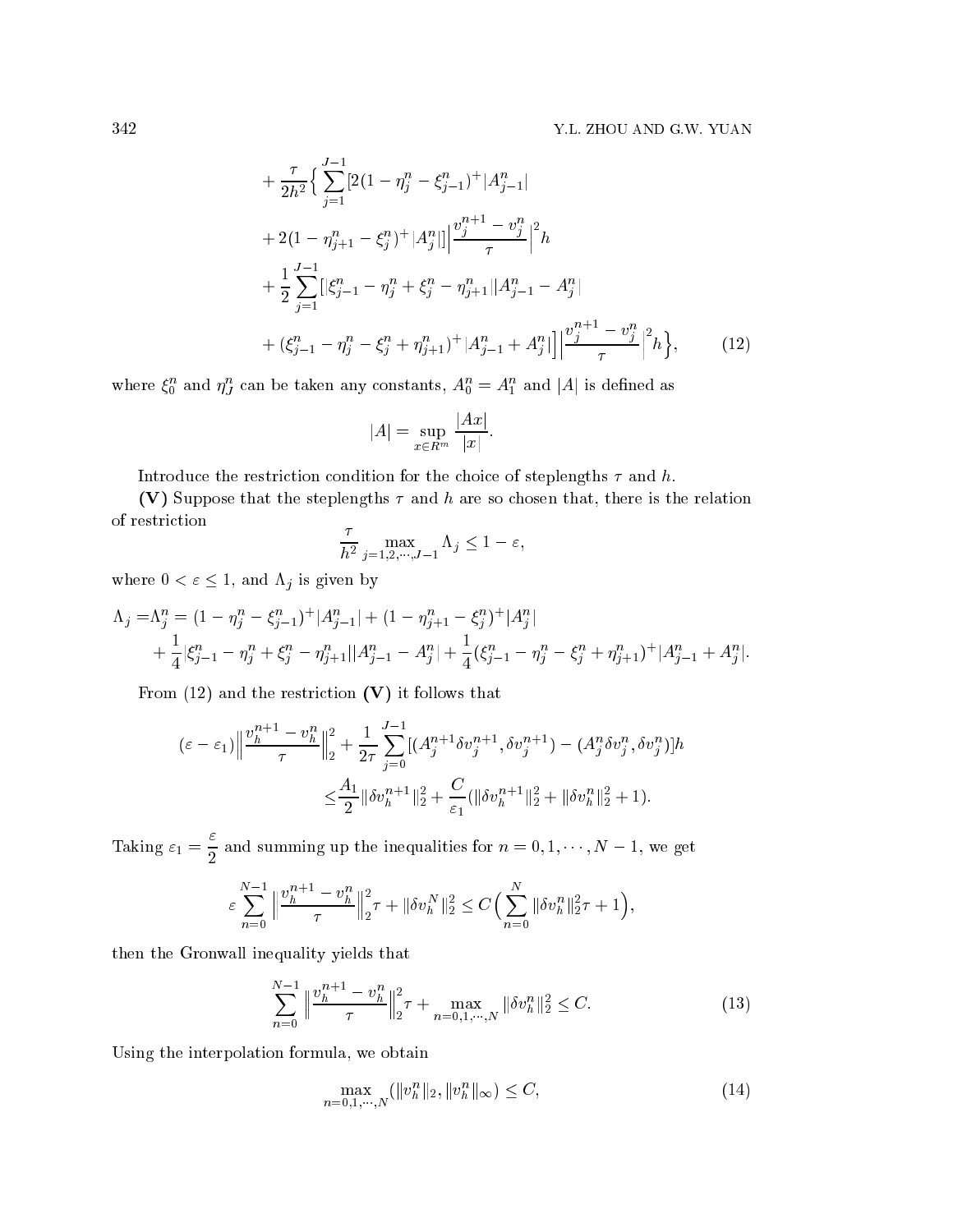where C is a constant independent of the steplengths  $\tau$  and h.

By means of Leray-Schauder's fixed point theorem in finite dimensional space and the estimates (13)–(14), there is the existence theorem for the discrete solution  $v_{\Delta} =$  $v_h^{\tau} = \{v_j^n | j = 0, 1, \cdots, J; n = 0, 1, \cdots, N\}$  of the general finite differnce scheme (4)–(6) with intrinsic parallelism corresponding to the boundary value problem (2) and (3) for the semilinear parabolic system  $(1)$  as follows:

**Theorem 1.** Suppose that the conditions  $(I)$ ,  $(II)$  and  $(III)$  are fulfilled. And assume that the steplengths  $\tau$  and h satisfy the conditions of restriction (V). Then the general finite difference scheme  $(4)$ - $(6)$  with intrinsic parallelism corresponding to the original problem (1), (2) and (3) has at least one discrete solution  $v_{\Delta} = v_h^{\tau} = \{v_j^n | j = 1\}$  $0, 1, \cdots, J; n = 0, 1, \cdots, N$ .

### 4. Uniqueness

To prove the uniqueness of the solution for the difference scheme  $(4)-(6)$  we further assume the following condition holds.

 $(1)' B(x, t, u), f(x, t, u)$  are locally Lipschtiz continuous with respect to  $u \in R^m$ .

Given the values  $\{v_i^n | j = 0, 1, \dots, J\}$  of the difference scheme (4)–(6) on the *n*-th layer. Let  $\{v_j^{n+1}|j=0,1,\cdots,J\}$  and  $\{\bar{v}_j^{n+1}|j=0,1,\cdots,J\}$  be the two solutions of the difference scheme (4)–(6) on the  $(n + 1)$ -th layer, i.e.,

$$
\frac{v_j^{n+1} - v_j^n}{\tau} = \frac{1}{h} (A_j^n \delta v_j^{n + \xi_j^n} - A_{j-1}^n \delta v_{j-1}^{n + \eta_j^n}) + B_j^{n + \alpha_j^n} \bar{\delta}^1 v_j^{n + \alpha_j^n} + f_j^{n + \alpha_j^n},
$$
  
\n
$$
(j = 1, 2, \dots, J - 1)
$$
  
\n
$$
v_0^{n+1} = v_J^{n+1} = 0;
$$

and

$$
\frac{\overline{v}_{j}^{n+1} - v_{j}^{n}}{\tau} = \frac{1}{h} (A_{j}^{n} \delta \overline{v}_{j}^{n+\xi_{j}^{n}} - A_{j-1}^{n} \delta \overline{v}_{j-1}^{n+\eta_{j}^{n}}) + \overline{B}_{j}^{n+\alpha_{j}^{n}} \delta^{1} \overline{v}_{j}^{n+\alpha_{j}^{n}} + \overline{f}_{j}^{n+\alpha_{j}^{n}},
$$
  
\n
$$
(j = 1, 2, \cdots, J - 1)
$$
  
\n
$$
\overline{v}_{0}^{n+1} = \overline{v}_{J}^{n+1} = 0,
$$

where  $\overline{B}_i^{n+\alpha_j}$  and  $\overline{f}_i^{n+\alpha}$   $(j = 1, 2, \dots, J-1)$  are obtained from  $B_i^{n+\alpha_j}$  and  $f_i^{n+\alpha_j}$   $(j = 1, 2, \dots, J-1)$  $(1, 2, \dots, J-1)$  respectively by replacing  $v_j^{n+1}$   $(j = 0, 1, \dots, J)$  with the corresponding  $\overline{v}_i^{n+1}$   $(j = 0, 1, \dots, J)$ . The difference  $w_j = v_i^{n+1} - \overline{v}_i^{n+1}$  satisfies

$$
w_j = \frac{\tau}{h} (A_j^n \xi_j^n \delta w_j - A_{j-1}^n \eta_j^n \delta w_{j-1}^{n+1}) + \tau R_j^n, \quad (j = 1, 2, \cdots, J-1)
$$
 (15)

$$
w_0 = w_J = 0,\t\t(16)
$$

where

$$
R_j^n = (B_j^{n+\alpha_j^n} - \bar{B}_j^{n+\alpha_j^n}) \bar{\delta}^1 \bar{v}_j^{n+\alpha_j^n} + B_j^{n+\alpha_j^n} (\bar{\delta}^1 v_j^{n+\alpha_j^n} - \bar{\delta}^1 \bar{v}_j^{n+\alpha_j^n}) + (f_j^{n+\alpha_j^n} - \bar{f}_j^{n+\alpha_j^n}).
$$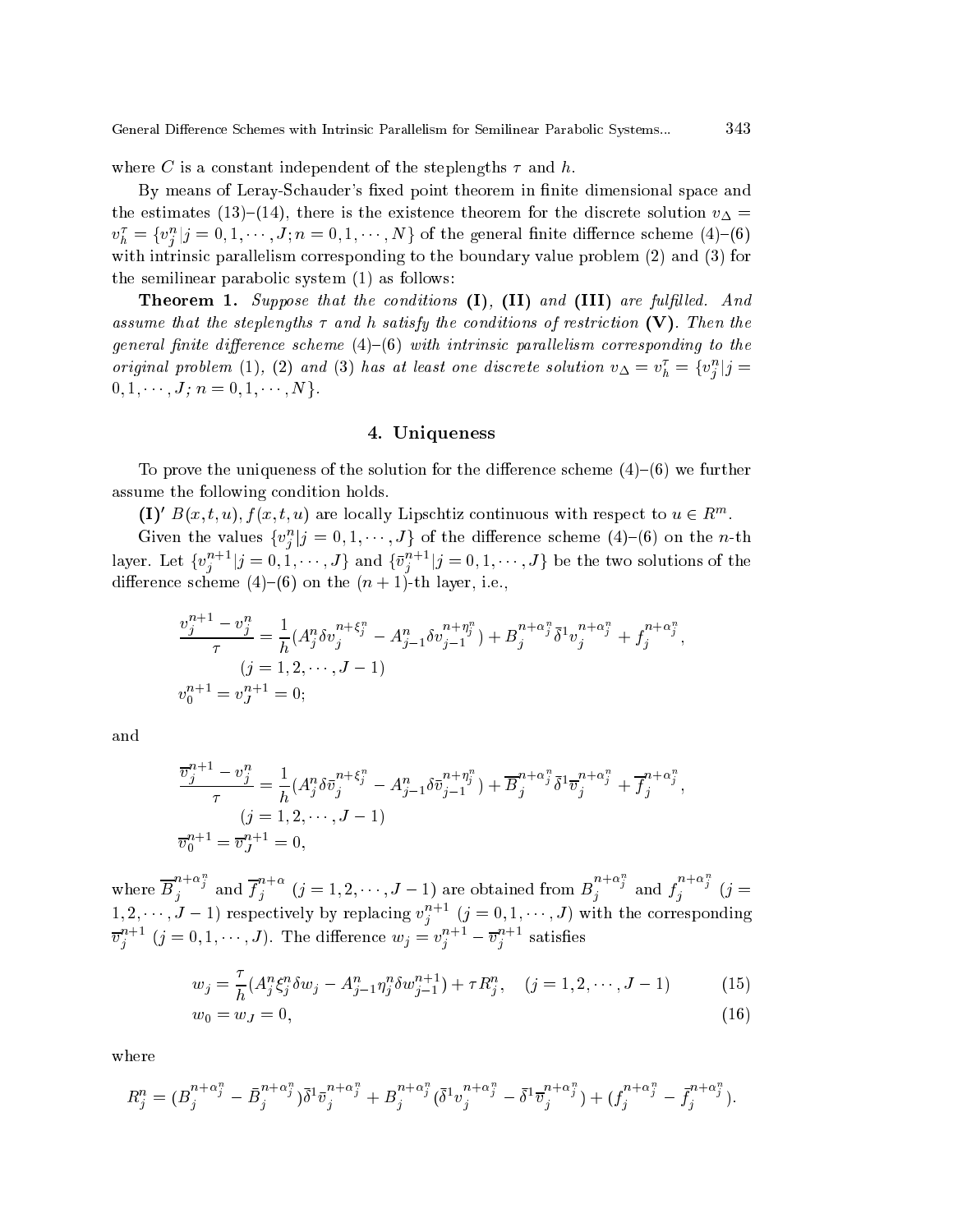Now firstly making the scalar product of the vectors  $w_j h$  with the vector equation (15) and summing up the resulting products for  $j = 1, 2, \dots, J - 1$ , and proceeding the same calculation as that in section 3, we have

$$
||w_h||_2^2 + \frac{\tau}{2} \sum_{j=0}^{J-1} (\xi_j^n + \eta_{j+1}^n) (A_j^n \delta w_j, \delta w_j) h - \frac{\tau}{2} \sum_{j=0}^{J-1} (\xi_j^n - \eta_{j+1}^n) (A_j^n \delta w_j, w_j + w_{j+1})
$$
  
=  $\tau \sum_{j=1}^{J-1} (R_j^n, w_j) h.$ 

It follows that

$$
||w_h||_2^2 + \frac{\tau}{2} \sum_{j=1}^{J-1} (A_j^n \delta w_j, \delta w_j) h = \frac{\tau}{2} \sum_{j=1}^{J-1} (1 - \xi_j^n - \eta_{j+1}^n) (A_j^n \delta w_j, \delta w_j) h + \frac{\tau}{2h^2} \sum_{j=0}^{J-1} (\xi_j^n - \eta_{j+1}^n) (A_j^n (w_{j+1} - w_j), w_{j+1} + w_j) h + \tau \sum_{j=1}^{J-1} (R_j^n, w_j) h \n\leq \frac{\tau}{2h^2} \Big\{ \sum_{j=1}^{J-1} [2(1 - \xi_{j-1}^n - \eta_j^n)^+ |A_{j-1}^n| + 2(1 - \xi_j^n - \eta_{j+1}^n)^+ |A_j^n|] |w_j|^2 h + \sum_{j=1}^{J-1} \Big[ \frac{1}{2} |\xi_{j-1}^n - \eta_j^n + \xi_j^n - \eta_{j+1}^n| |A_{j-1}^n - A_j^n| + \frac{1}{2} (\xi_{j-1}^n - \eta_j^n - \xi_j^n + \eta_{j+1}^n)^+ (|A_{j-1}^n + A_j^n|) \Big] |w_j|^2 h \Big\} + \tau \sum_{j=1}^{J-1} (R_j^n, w_j) h.
$$

By the restriction condition  $(V)$  we have

$$
\varepsilon \|w_h\|_2^2 + \frac{\tau}{2}\sigma_0 \|\delta w_h\|_2^2 \le \tau \sum_{j=1}^{J-1} (R_j^n, w_j)h. \tag{17}
$$

Sin
e

$$
|B_j^{n+\alpha_j^n} - \bar{B}_j^{n+\alpha_j^n}| \le C(|w_{j+1}| + |w_j| + |w_{j-1}|),
$$
  

$$
|f_j^{n+\alpha_j^n} - \bar{f}_j^{n+\alpha_j^n}| \le C(|w_{j+1}| + |w_j| + |w_{j-1}|),
$$

and

$$
\bar{\delta}^1 v_j^{n+\alpha_j^n}-\bar{\delta}^1\bar{v}_j^{n+\alpha_j^n}=\xi_j^n\gamma_{1j}^n\delta w_j+\eta_j^n\gamma_{2j}^n\delta w_{j-1},
$$

there holds

$$
\tau \sum_{j=1}^{J-1} (R_j^n, w_j) h \le C \tau [(\|\delta \bar{v}_h^{n+1}\|_2 + \|\delta v_h^n\|_2) \|w_h\|_4^2 + \|\delta w_h\|_2 \|w_h\|_2 + \|w_h\|_2^2]
$$
  

$$
\le C \tau (\varepsilon_1 \|\delta w_h\|_2^2 + C(\varepsilon_1) \|w_h\|_2^2),
$$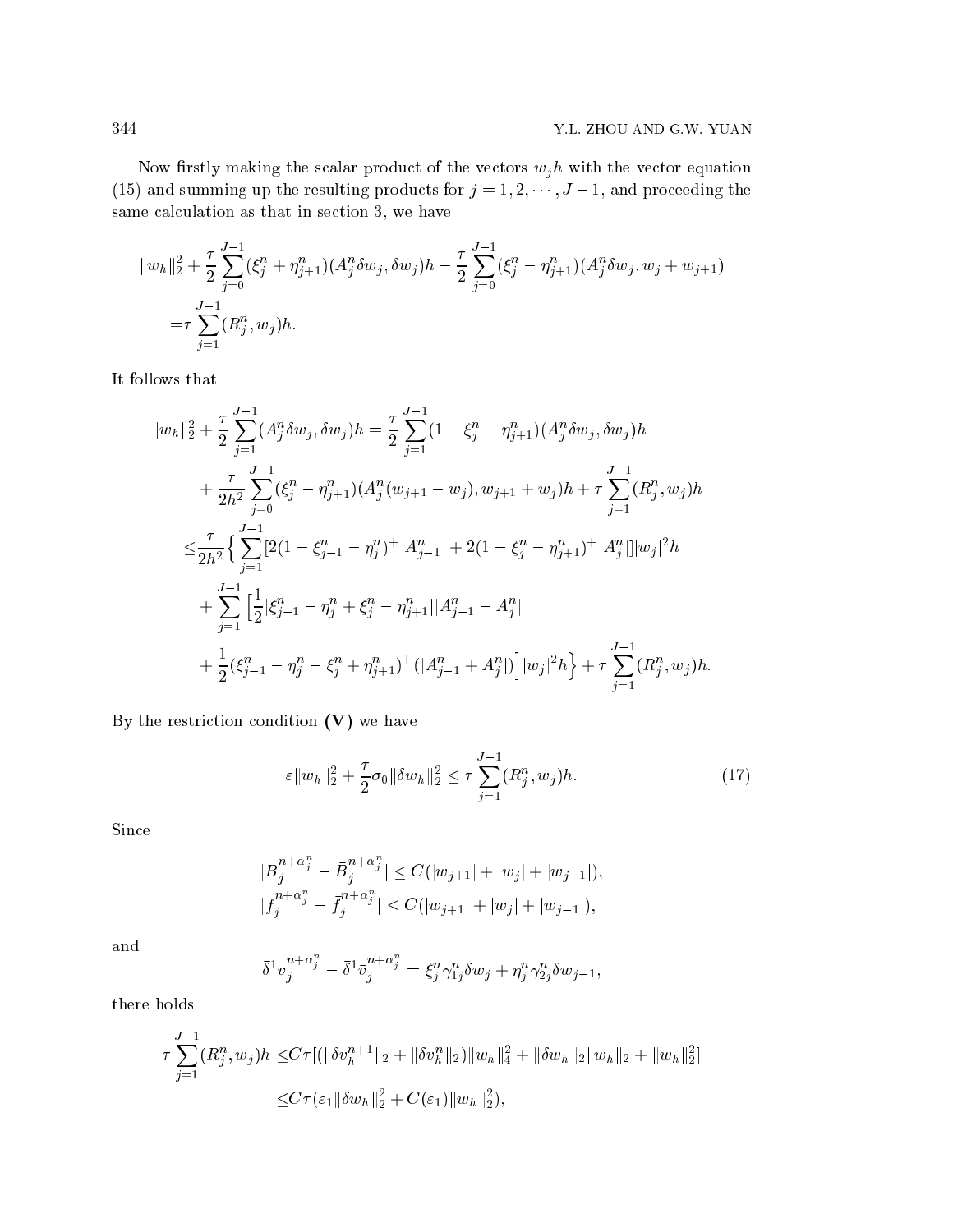where the estmates (13) and the interplation inequality are used. It reduce that

$$
(\varepsilon-\tau C(\varepsilon_1))\|w_h\|_2^2+\tau\Big(\frac{\sigma_0}{2}-C\varepsilon_1\Big)\|\delta w_h\|_2^2\leq 0,
$$

and then taking  $\varepsilon_1$  and  $\tau$  small, we get  $w_h \equiv 0$ . The uniqueness theorem is proved.

**Theorem 2.** Suppose that the conditions  $(I)$ - $(III)$ ,  $(V)$  and  $(I)'$  are satisfied. As the meshstep  $\tau$  is sufficiently small, the discrete solution  $v_{\Delta} = v_h^{\tau} = \{v_j^n | j = 0, 1, \cdots, J_j\}$  $n = 0, 1, \dots, N$  of the difference scheme (4)-(6) is unique.

## 5. Convergence

In this section we shall prove the convergence of the solution for difference scheme  $(4)$ – $(6)$  with intrinsic parallelism to the generialized solution of the problem  $(1)$ – $(3)$ on the basis of the obtained estimates and the convergence properties of the discrete solutions  $v_{\Delta} = v_h^{\tau} = \{v_j^n | j = 0, 1, \dots, J; n = 0, 1, \dots, N\}.$ 

From (13) it is easy to obtained the following lemma.

**Lemma 1.** For the discrete solution of the difference scheme  $(4)-(6)$ , there are the  $estimates$ 

$$
\left(\max_{n=0,1,\cdots,N-1} \sum_{j=0}^{J-m} |v_{j+m}^{n+1} - v_j^{n+1}|^2 h\tau\right)^{\frac{1}{2}} \le Cmh,\tag{18}
$$

$$
\left(\sum_{n=0}^{N-s-1} \sum_{j=0}^{J} |v_j^{n+s+1} - v_j^{n+1}|^2 h\tau\right)^{\frac{1}{2}} \leq C s\tau.
$$
\n(19)

Let us define the piecewise constant functions

$$
v_h^{\tau}(x,t) = v_j^n, \quad v_h^{\eta \tau}(x,t) = v_j^{n+\eta_{j+1}^n}, \quad v_{xh}^{\tau}(x,t) = \delta v_j^n,
$$
  

$$
v_{xh}^{\xi \tau}(x,t) = \delta v_j^{n+\xi_j^n}, \quad v_{th}^{\tau}(x,t) = \frac{v_j^{n+1} - v_j^n}{\tau}
$$

for  $(x, t) \in Q_i^n$   $(j = 0, 1, \dots, J - 1; n = 0, 1, \dots, N - 1).$ 

**Lemma 2.** Assume that (I)–(V) and (IV) hold. When  $h \to 0, \tau \to 0$  (for some subsequence), there is a function  $u(x,t) \in L^{\infty}(0,T; H_0^1(0,l)) \cap H^1(0,T; L^2(0,l))$  such  $that$ 

(i)  $v_h^{\tau}(x,t) \rightarrow u(x,t)$  strongly in  $L^2(Q_T)$  and a.e. in  $Q_T$ ;

(ii)  $v_h^{\eta \tau}(x, t) \to u(x, t)$  strongly in  $L^2(Q_T)$  and a.e. in  $Q_T$ ;<br>
(iii)  $v_{xh}^{\tau}(x, t) \to u_x(x, t)$  weakly in  $L^2(Q_T)$ ;<br>
(iv)  $v_{xh}^{\xi \tau}(x, t) \to u_x(x, t)$  weakly in  $L^2(Q_T)$ ;

- 
- 
- (v)  $v_{th}^{\tau}(x,t) \rightarrow u_t(x,t)$  weakly in  $L^2(Q_T)$ .

*Proof.* Using Lemma 1 and the well-known method in [6], we can prove (i) and  $(iii)$ .

From the condition  $(IV)$  and the conclusion (i), we see that (ii) and (iv) hold. (v) can be proved as the usual way. Now we note that  $u(x,t) \in L^{\infty}(0,T;H_0^1(0,l))$ . Define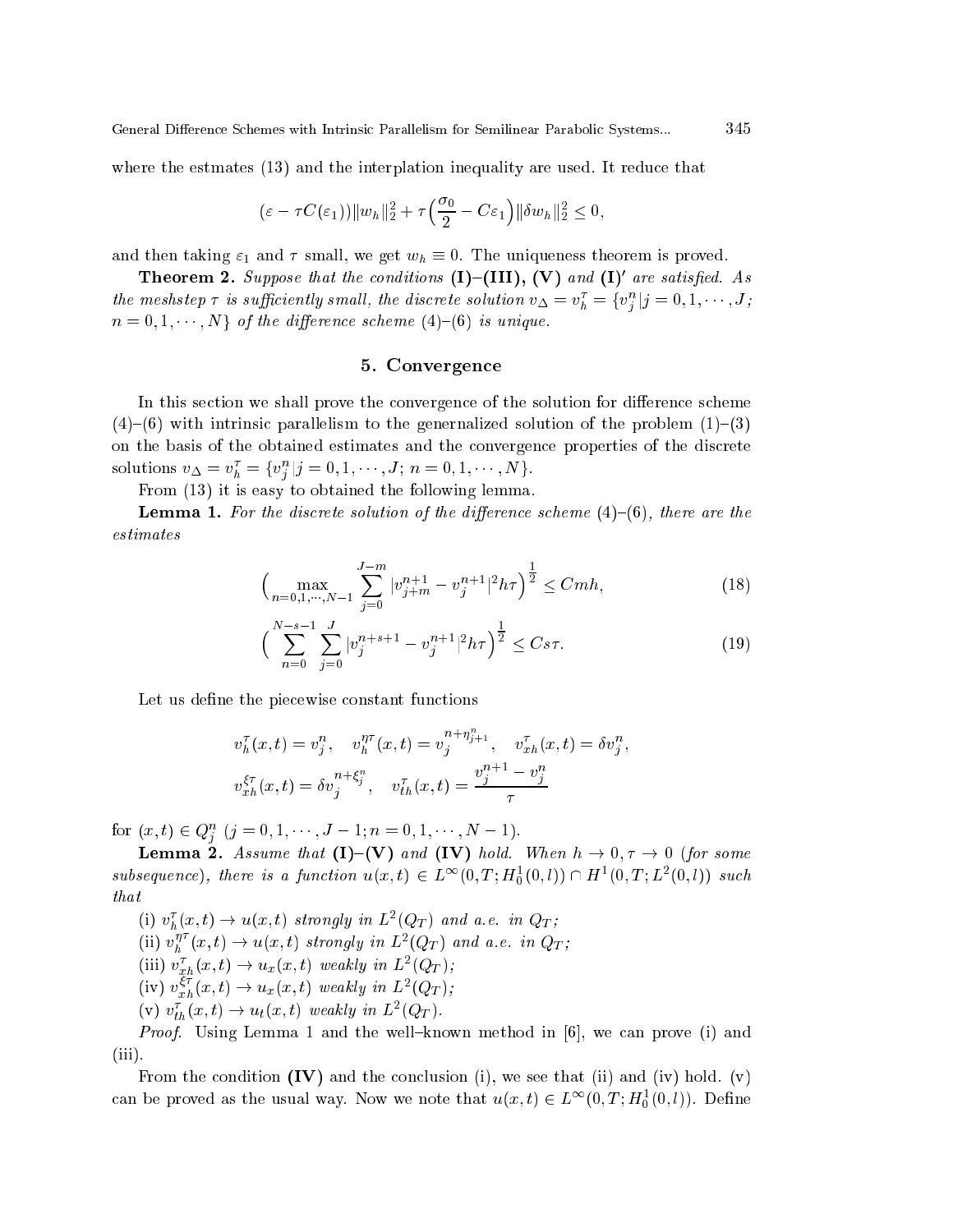the bilinear function: for  $(x, t) \in Q_i^n$   $(j = 0, 1, \dots, J - 1; n = 0, 1, \dots, N - 1)$ 

$$
\begin{aligned}\n\overset{*}{v}\,{}^{\tau}_{h}(x,t) &= \frac{(x-x_j)(t-t^n)}{h\tau}v_{j+1}^{n+1} + \frac{(x_{j+1}-x)(t-t^n)}{h\tau}v_j^{n+1} \\
&\quad + \frac{(x-x_j)(t^{n+1}-t)}{h\tau}v_{j+1}^{n} + \frac{(x_{j+1}-x)(t^{n+1}-t)}{h\tau}v_j^{n}.\n\end{aligned}
$$

Obviously there holds  $v_h^T(x,t) \in L^\infty(0,T; H_0^1(0,l))$  and as  $h \to, \tau \to 0$ ,

$$
\max_{0 \leq t \leq T} \|\mathring{v}\|_{h}^{\tau} - v_{h}^{\tau}\|_{L^{2}(0,l)} + \max_{0 \leq t \leq T} \|(\mathring{v}\|_{h}^{\tau})_{x} - v_{xh}^{\tau}\|_{L^{2}(0,l)} \to 0.
$$

Then the conclusion  $u(x,t) \in L^{\infty}(0,T; H_0^1(0,l))$  is true.

Define the piecewise constant functions, for  $(x,t) \in Q_i^n$   $(j = 0, 1, \dots, J-1; n =$  $0, 1, \cdots, N - 1),$ 

$$
\hat{v}_h^{\tau}(x,t) = \hat{\delta}^0 v_j^{n+\alpha_j^n}, \quad \tilde{v}_h^{\tau}(x,t) = \tilde{\delta}^0 v_j^{n+\alpha_j^n}, \quad \bar{v}_{xh}^{\tau}(x,t) = \bar{\delta}^1 v_j^{n+\alpha_j^n},
$$
  

$$
A_h^{\tau}(x,t) = A_j^n, \ B_h^{\tau}(x,t) = B_j^{n+\alpha_j^n}, \quad f_h^{\tau}(x,t) = f_j^{n+\alpha_j^n}.
$$

**Lemma 5.** Assume that the same conditions as those in Lemma  $\boldsymbol{z}$  and  $(\boldsymbol{1})$  hold. When  $h \to 0, \tau \to 0$ , there are

(i)  $\hat{v}_h^{\tau}(x,t) \to u(x,t)$  and  $\tilde{v}_h^{\tau}(x,t) \to u(x,t)$  strongly in  $L^2(Q_T)$  and a.e. in  $Q_T$ ;

(ii)  $\bar{v}_{xh}^{\tau}(x,t) \rightarrow u_x(x,t)$  weakly in  $L^2(Q_T)$ ;

(iii)  $A_h^{\tau}(x,t) \rightarrow A(x,t), B_h^{\tau}(x,t) \rightarrow B(x,t,u(x,t))$  and  $f_h^{\tau}(x,t) \rightarrow f(x,t,u(x,t))$ strongly in  $L^2(Q_T)$  and a.e. in  $Q_T$ .

Proof. (i) and (ii) can be proved easily by using Lemma 2 (i) and (ii) and the condition (IV). Now we prove (iii). Note that  $B(x, t, u(x, t)) \in L^{\infty}(Q_T)$ . There are

$$
||B_h^{\tau}(x,t) - B(x,t,u(x,t))||_{L^2(Q_T)}^2
$$
  
\n
$$
= \sum_{n=0}^{N-1} \sum_{j=0}^{J-1} \int \int_{Q_j^n} \left| \frac{1}{h\tau} \int \int_{Q_j^n} (B(y,s,\hat{\delta}^0 v_j^{n+\alpha_j^n}) - B(x,t,u(x,t))) \right|
$$
  
\n
$$
\times \omega \left( \frac{y-x_{j+\frac{1}{2}}}{h}, \frac{s-t^{n+\frac{1}{2}}}{\tau} \right) dy ds \right|^2 dx dt
$$
  
\n
$$
\leq \sum_{n=0}^{N-1} \sum_{j=0}^{J-1} \frac{1}{h\tau} \int_{|x'| \leq h} \int_{|t'| \leq \tau} dx'dt'
$$
  
\n
$$
\times \int \int_{Q_j^n} |B(x+x',t+t',\hat{\delta}^0 v_j^{n+\alpha_j^n}) - B(x,t,u(x,t))|^2 dx dt
$$
  
\n
$$
\leq 2 \max_{|x'| \leq h, |t'| \leq \tau} \int \int_{Q_T} |B(x+x',t+t',\hat{v}_h^{\tau}(x,t))|
$$
  
\n
$$
- B(x+x',t+t',u(x+x',t+t'))|^2 dx dt
$$
  
\n
$$
+ 2 \max_{|x'| \leq h, |t'| \leq \tau} \int \int_{Q_T} |B(x+x',t+t',u(x+x',t+t')) - B(x,t,u(x,t))|^2 dx dt
$$
  
\n
$$
\equiv I_1 + I_2.
$$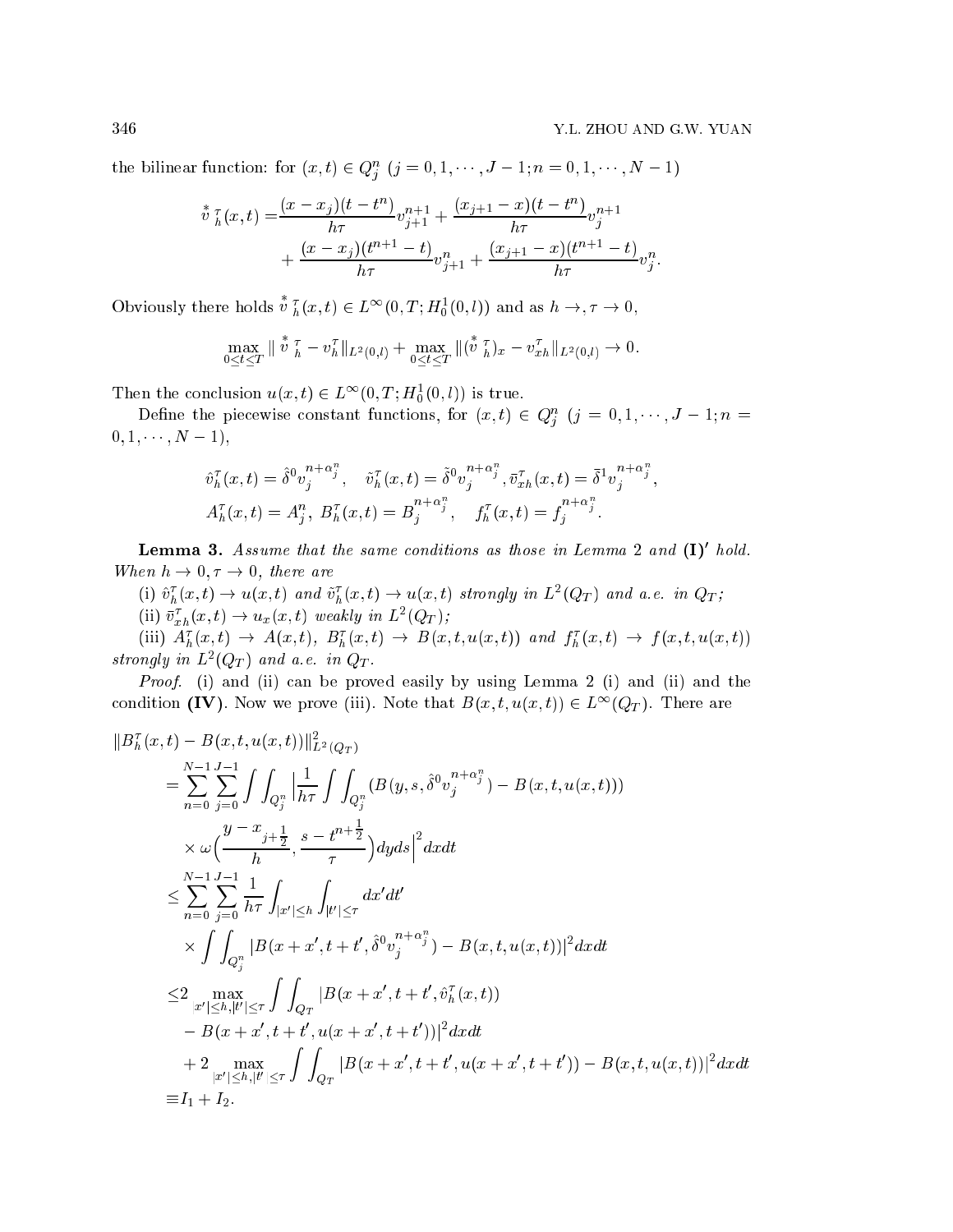From (I)' and the assertion (i), it follows that  $\lim_{h\to 0,\tau\to 0}I_1=0$ ; and since  $B(x,t,u(x,t))$  $\epsilon \in L^{\infty}(Q_T) \subset L^2(Q_T)$ , the continuity of translation of functions in  $L^2(Q_T)$  yields that  $\lim_{h\to 0,\tau\to 0} I_2 = 0$ . Then we have proved that  $B_h^{\tau}(x,t) \to B(x,t,u(x,t))$  strongly in  $L^2(Q_T)$  and a.e. in  $Q_T$ . The other assertions in (iii) can be proved by the same way.

Let  $\Phi(x, t) \in C^{\infty}(Q_T)$  and  $\Phi(x, t) = 0$  near  $x = 0$  and  $x = l$ . Denote  $\Phi_i^n = \Phi(x_j, t^n)$ . Define the piecewise constant functions  $\Phi_h^{\tau}(x,t) = \Phi_i^n, \Phi_{xh}^{\tau}(x,t) = \delta \Phi_i^n$ , for  $(x,t) \in Q_i^n$ . Assume that

(V)' for any given constant  $M > 0$ ,  $\frac{\tau}{h^2} \leq M$ .

There holds

$$
\int \int_{Q_T} [A_h^{\tau}(x,t) v_{xh}^{\xi \tau} \Phi_{xh}^{\tau} + (v_{th}^{\tau}(x,t) - B_h^{\tau}(x,t) \bar{v}_{xh}^{\tau} - f_h^{\tau}(x,t)) \Phi_h^{\tau}(x,t)] dx dt \n= \sum_{n=0}^{N-1} \sum_{j=1}^{J-1} \left[ A_j^n \delta v_j^{n+\xi_j^n} \delta \Phi_j^n + \left( \frac{v_j^{n+1} - v_j^n}{\tau} - B_j^{n+\alpha_j^n} \bar{\delta}^1 v_j^{n+\alpha_j^n} - f_j^{n+\alpha_j^n} \right) \Phi_j^n \right] h \tau \n= \sum_{n=0}^{N-1} \sum_{j=1}^{J-1} \left[ \frac{v_j^{n+1} - v_j^n}{\tau} - \frac{1}{h} (A_j^n \delta v_j^{n+\xi_j^n} - A_{j-1}^n \delta v_{j-1}^{n+\eta_j^n}) \right. \n- B_j^{n+\alpha_j^n} \bar{\delta}^1 v_j^{n+\alpha_j^n} - f_j^{n+\alpha_j^n} \right] \Phi_j^n h \tau + I,
$$

where

$$
I = \sum_{n=0}^{N-1} \sum_{j=0}^{J-1} A_j^n \Phi_{j+1}^n (\xi_j^n - \eta_{j+1}^n) (\delta v_j^{n+1} - \delta v_j^n) \tau
$$
  
\n
$$
= \frac{\tau}{h^2} \sum_{n=0}^{N-1} \sum_{j=0}^{J-1} [(\xi_{j-1}^n - \eta_j^n) A_{j-1}^n \Phi_j^n - (\xi_j^n - \eta_{j+1}^n) A_j^n \Phi_{j+1}^n] \frac{v_j^{n+1} - v_j^n}{\tau} h \tau
$$
  
\n
$$
\leq \frac{\tau}{h^2} \Big( \sum_{n=0}^{N-1} \sum_{j=0}^{J-1} [(\xi_{j-1}^n - \eta_j^n) A_{j-1}^n \Phi_j^n - (\xi_j^n - \eta_{j+1}^n) A_j^n \Phi_{j+1}^n]^2 h \tau \Big)^{\frac{1}{2}} \Big\| \frac{v_j^{n+1} - v_j^n}{\tau} \Big\| \to 0,
$$

where we have used the assumption  $(V)'$  and as  $h \to 0, \tau \to 0$ ,

$$
\left(\sum_{n=0}^{N-1} \sum_{j=1}^{J-1} (\xi_j^n - \xi_{j-1}^n)^2 h \tau \right)^{\frac{1}{2}} \to 0, \quad \left(\sum_{n=0}^{N-1} \sum_{j=1}^{J-1} (\eta_{j+1}^n - \eta_j^n)^2 h \tau \right)^{\frac{1}{2}} \to 0,
$$
  

$$
\left(\sum_{n=0}^{N-1} \sum_{j=1}^{J-1} (A_j^n - A_{j-1}^n)^2 h \tau \right)^{\frac{1}{2}} \to 0, \quad \left(\sum_{n=0}^{N-1} \sum_{j=1}^{J-1} (\Phi_{j+1}^n - \Phi_j^n)^2 h \tau \right)^{\frac{1}{2}} \to 0,
$$

and

$$
\Big(\sum_{n=0}^{N-1}\sum_{j=1}^{J-1}|\xi_{j-1}^n|^2h\tau\Big)^{\frac{1}{2}} \leq C(1+\|\xi\|_{L^2(Q_T)}), \quad \Big(\sum_{n=0}^{N-1}\sum_{j=1}^{J-1}|\eta_j^n|^2h\tau\Big)^{\frac{1}{2}} \leq C(1+\|\eta\|_{L^2(Q_T)}).
$$

When letting  $h \to 0, \tau \to 0$  (for some subsequences), we get, for any smooth test function  $\Phi(x, t)$ ,

$$
\int\int_{Q_T} [A(x,t)u_x(x,t)\Phi_x(x,t) + (u_t(x,t) - B(x,t,u)u_x(x,t) - f(x,t,u))\Phi(x,t)]dxdt = 0.
$$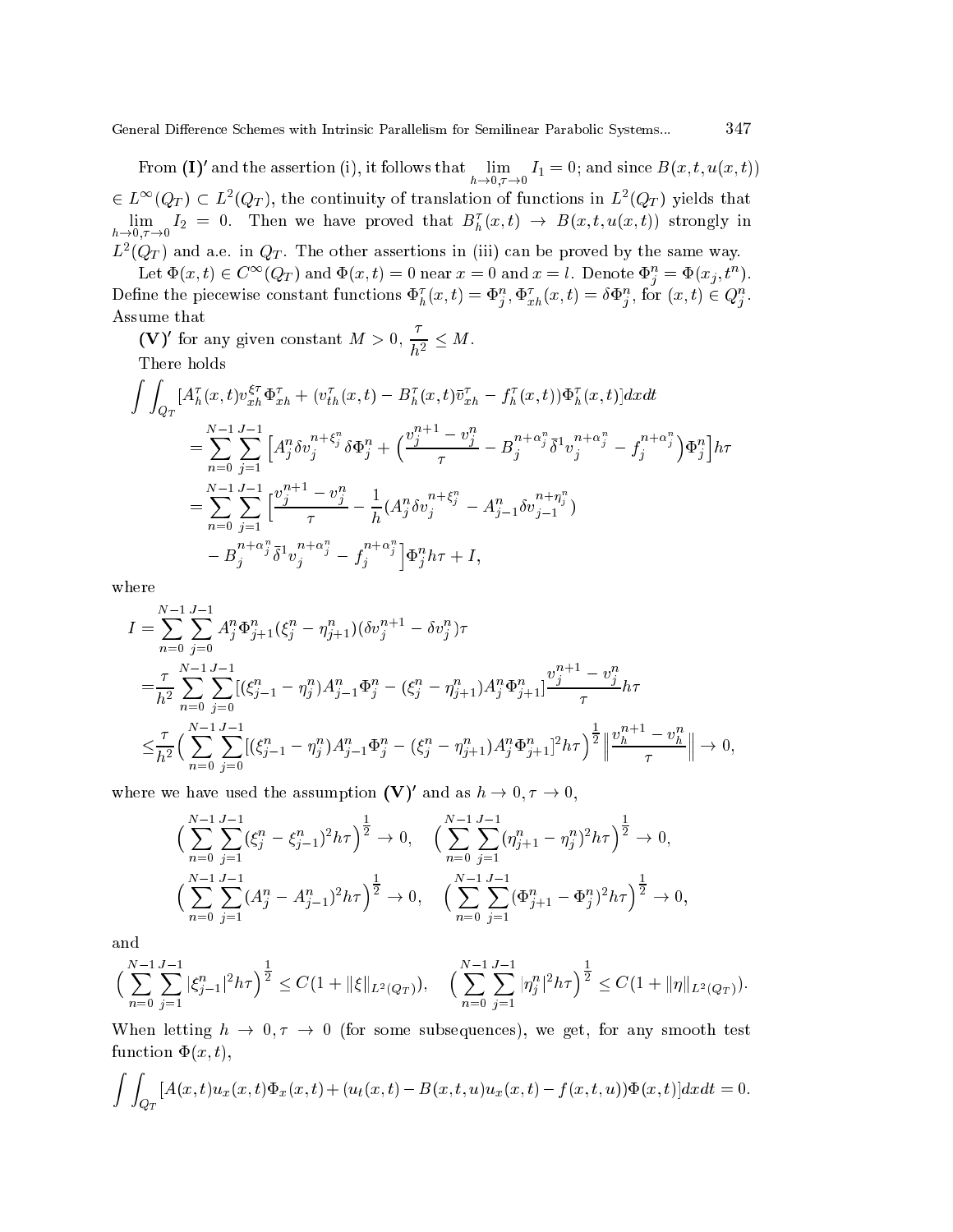This means that the m-dimensional vector function  $u(x,t) \in L^{\infty}(0,T; H_0^1(0,l)) \cap$  $H^1(0,T; L^2(0,l))$  satisfies the semilinear parabolic system (1) of partial differential equations the homogeneous boundary onditions (2) and the initial ondition (3) in a generalized sense.

The uniqueness of the generalized solution for the problem  $(1)$ – $(3)$  can be justified by usual way. By means of the uniqueness of the generalized solution of the homogeneous boundary problem  $(1)$ – $(3)$ , we then can obtain the convergence theorem for the finite difference schem  $(4)$ – $(6)$  with intrinsic parallelism as follows:

**Theorem 3.** Under the conditions  $(I) - (V)$ ,  $(I)'$  and  $(V)'$ , as the meshsteps h and  $\tau$  tend to zero, the m-dimensional discrete vector solution  $v_{\Delta} = v_h^{\tau} = \{v_j^n | j = 1\}$  $0, 1, \dots, J; n = 0, 1, \dots, N$  of the finite difference scheme (4)–(6) with intrinsic parallelism converges to the unique generalized solution  $u(x,t) \in L^{\infty}(0,T; H_0^1(0,l)) \cap$  $H<sup>1</sup>(0,T;L<sup>2</sup>(0,l))$  of the boundary problem (3) and (4) for the semilinear parabolic sys $tem (1)$  of partial differential equations.

### 6. Some Pra
ti
al S
hemes with Intrinsi Parallelism

Here analogous to the method in  $[5]$  we construct some the difference schemes with intrinsic parallelism satisfying (V) and (V). The time steplength for these difference schemes can be taken at least  $8k$  times the time steplength for the fully explicit finite difference schemes (k can be any positive integer), if the coefficient matrix  $A(x, t)$  is pie
ewise smooth, and the interfa
e of the dis
rete subdomains for the suitable onstructed schemes with intrinsic parallelism is not at the discontinuity points of the matrix function  $A(x, t)$ .

The discrete domain of the difference scheme is decomposed into two types of discrete segments " $\mathcal{AB}$ " and " $\mathcal{BA}$ " alternatively. On " $\mathcal{BA}$ " we define

$$
\begin{pmatrix} \xi_j^n \\ \eta_j^n \end{pmatrix} = \begin{pmatrix} \xi_j \\ \eta_j \end{pmatrix} = \begin{pmatrix} \frac{2k}{1} & \frac{2k-1}{2k} & \frac{2k-1}{2k} & \cdots & \frac{k+1}{2k} & \frac{k+1}{2k} & \frac{1}{2} \\ 0 & 0 & \frac{1}{2k} & \frac{1}{2k} & \cdots & \frac{k-1}{2k} & \frac{k-1}{2k} & \frac{1}{2} & \cdots & \frac{1}{2} \\ 0 & 0 & \frac{1}{2k} & \frac{1}{2k} & \cdots & \frac{k-1}{2k} & \frac{k-1}{2k} & \frac{1}{2} & \cdots & \frac{1}{2} \\ \frac{k-1}{2k} & \frac{k-1}{2k} & \frac{k-2}{2k} & \frac{k-2}{2k} & \cdots & \frac{1}{2k} & \frac{1}{2k} & 0 & 0 \\ \frac{k+1}{2k} & \frac{k+1}{2k} & \frac{k+2}{2k} & \frac{k+2}{2k} & \cdots & \frac{2k-1}{2k} & \frac{2k-1}{2k} & 1 & 1 \end{pmatrix}.
$$

On " $AB$ " we define

<sup>0</sup>

$$
\begin{pmatrix} \xi_j^n \\ \eta_j^n \end{pmatrix} = \begin{pmatrix} \xi_j \\ \eta_j \end{pmatrix} = \begin{pmatrix} \frac{1}{2k} & \frac{1}{2k} & \cdots & \frac{k-1}{2k} & \frac{k-1}{2} & \frac{1}{2} \\ 1 & 1 & \frac{2k-1}{2k} & \frac{2k-1}{2k} & \cdots & \frac{k+1}{2k} & \frac{k+1}{2k} & \frac{1}{2} \\ 1 & 1 & \frac{2k-1}{2k} & \frac{2k-1}{2k} & \cdots & \frac{k+1}{2k} & \frac{k+1}{2} & \frac{1}{2} & \cdots & \frac{1}{2} \end{pmatrix}
$$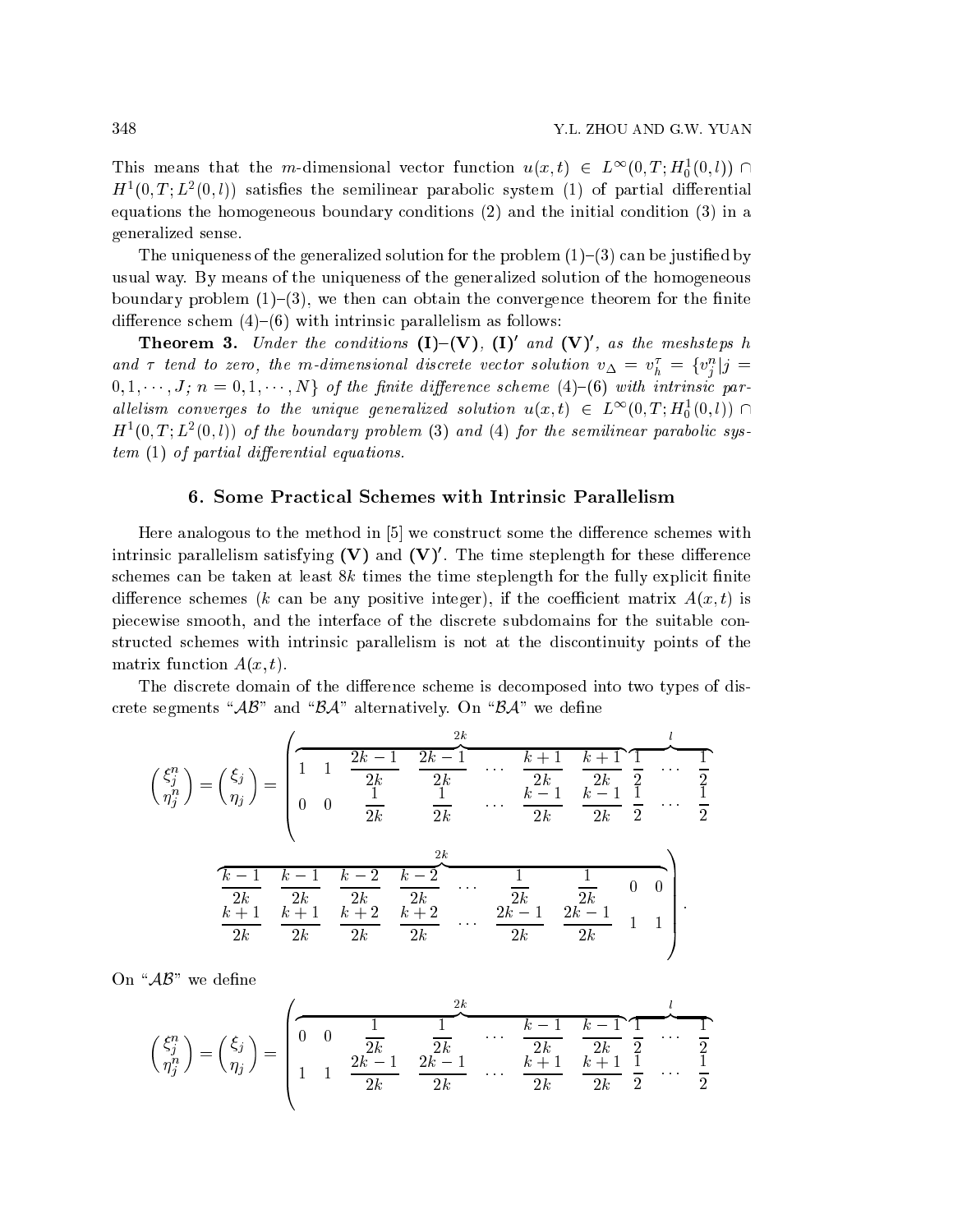|       |       |       | 2k    |        |                     |  |
|-------|-------|-------|-------|--------|---------------------|--|
| $k+1$ | $k+1$ | $k+2$ | $k+2$ | $2k-1$ | $\overline{2k} - 1$ |  |
| 2k    | 2k    | 2k    | 2k    | 2k     | 2k                  |  |
| $k =$ | $k-1$ | $k-2$ | $k-2$ |        |                     |  |
| 2k    | 2k    | 2k    | 2k    | 2k     | $\frac{1}{2k}$      |  |
|       |       |       |       |        |                     |  |

The discontinuous points of  $A(x, t)$  are assumed to be in the interior of the sub-domains where  $\xi_j = \eta_j = \frac{1}{2}$ .

## 7. Multi-Dimensional Problems

The results obtained in sections 2–6 can be generalized to the boundary value problems for the multi-dimensional parabolic systems. For simplicity, we briefly describe only the results about the two dimensional problems.

Consider the boundary value problems for the two dimensional semilinear parabolic systems

$$
u_t = (A(x, y, t)u_x)_x + (A(x, y, t)u_y)_y + B(x, y, t)u_x + C(x, y, t)u_y + f(x, y, t, u)
$$
\n(20)

$$
u(x, y, t) = u(x, y, t) = 0, \quad \text{on} \quad \text{O}_{X} \times [0, 1] \tag{21}
$$

$$
u(x, y, 0) = \varphi(x, y), \quad \text{on} \quad \Omega \tag{22}
$$

where  $u(x, y, t) = (u_1(x, y, t), \dots, u_m(x, y, t))$  is the *m*-dimensional vector unknown function  $(m \ge 1)$ ,  $u_t = \frac{\partial u}{\partial t}$ ,  $u_x = \frac{\partial u}{\partial x}$ ,  $u_y = \frac{\partial u}{\partial y}$  are the corresponding vector derivatives. The matrix  $A(x, y, t)$  is  $m \times m$  positive definite coefficient matrix,  $B(x, y, t)$  and  $C(x, y, t)$  are the  $m \times m$  matrices, and  $f(x, y, t, u)$  and  $\varphi(x, y)$  are given m-dimensional vector functions;  $\Omega = \{0 \le x \le l_1, 0 \le y \le l_2\}, Q_T = \Omega \times [0, T].$ 

Suppose that the following conditions are fulfilled.

 $(1_2)$   $A(x, y, t)$ ,  $B(x, y, t)$  and  $C(x, y, t)$  and  $f(x, y, t, u)$  (for any fixed  $u \in R^m$ ) are bounded measurable functions with respect to  $(x, y, t) \in Q_T$ ; for any fixed  $(x, y, t) \in$  $Q_T$ ,  $f(x, y, t, u)$  is Lipschtiz continuous with respect to  $u \in R^m$ ;  $A(x, y, t)$  is  $m \times m$ symmetric matrix and is Lipschtiz continuous with respect to  $t \in [0, T]$  for any fixed  $(x, y) \in \Omega$ ; and  $|A(x, y, t)| \leq A_0$ , where  $A_0$  is a constant; and there are constants  $A_1 > 0$ ,  $B_0 > 0, C_0 > 0, C > 0$  such that  $|A_t(x, y, t)| \leq A_1, |B(x, y, t)| \leq B_0, |C(x, y, t)| \leq C_0$  $|f(x, y, t, u)| \leq |f(x, y, t, 0)| + C|u|.$ 

(II<sub>2</sub>) There is a constant  $\sigma_0 > 0$ , such that, for any vector  $\xi \in R^m$ , and for  $(x, y, t) \in Q_T$ ,

$$
(\xi, A(x, y, t)\xi) \ge \sigma_0 |\xi|^2
$$

(III<sub>2</sub>) The initial value m-dimensional vector function  $\varphi(x, y) \in H_0^1(\Omega)$ .

Let us divide the rectangular domain  $Q_T$  into small grids by the parallel lines  $x =$  $x_i, y = y_j$   $(i = 0, 1, \dots, I; j = 0, 1, \dots, J)$  and  $t = t^n$   $(n = 0, 1, \dots, N)$  with  $x_i = ih_1$ ,  $y_j = jh_2$  and  $t^n = n\tau$ , where  $Ih_1 = l_1$ ,  $Jh_2 = l_2$  and  $N\tau = T$ , I, J and N are integers,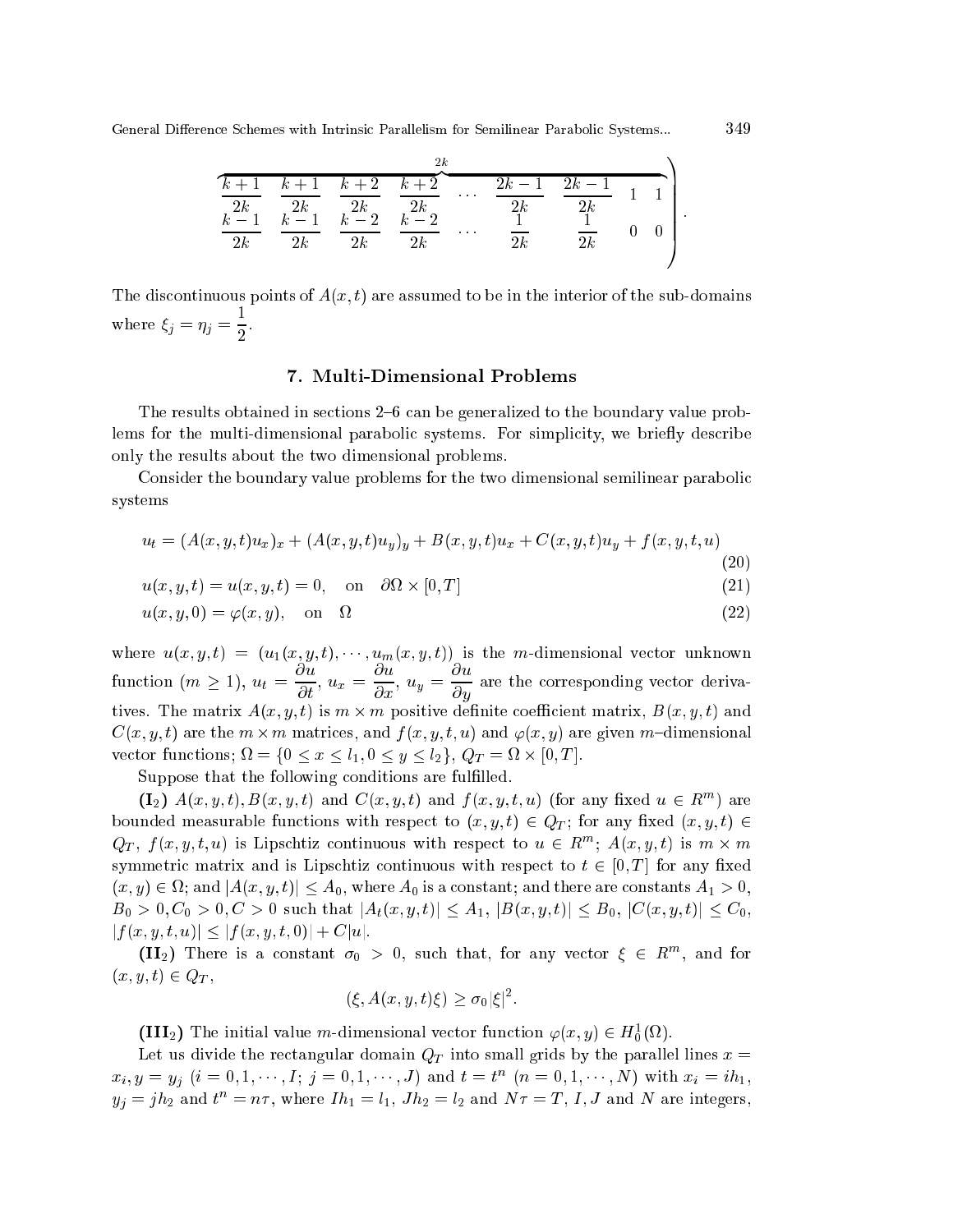and  $h_1, h_2$  and  $\tau$  are steplengths of the grids. Denote  $Q_{ij}^n = \{x_i \leq x \leq x_{i+1}, y_j \leq y \leq x_{i+1}\}$  $y_{j+1}, t^n < t \leq t^{n+1}$ , where  $i = 0, 1, \dots, I-1; j = 0, 1, \dots, J-1; n = 0, 1, \dots, N-1.$ Denote  $v_{\Delta} = v_{h_1h_2}^{\tau} = \{v_{ij}^n | i = 0, 1, \cdots, I; j = 0, 1, \cdots, J; n = 0, 1, \cdots, N\}$  the mdimensional discrete vector function defined on the discrete rectangular domain  $Q_{\Delta}$  =  $\{(x_i, y_j, t^n)|i = 0, 1, \dots, I; j = 0, 1, \dots, J; n = 0, 1, \dots, N\}$  of the grid points.

Construct the finite difference scheme with intrinsic parallelism for the problem  $(20)$ – $(22)$  as follows:

$$
\frac{v_{ij}^{n+1} - v_{ij}^n}{\tau} = \frac{1}{h_1} (A_{ij}^n \delta_x v_{ij}^{n+\xi_{ij}^n} - A_{i-1j}^n \delta_x v_{i-1j}^{n+\eta_{ij}^n}) + \frac{1}{h_2} (A_{ij}^n \delta_y v_{ij}^{n+\xi_{ij}^n} - A_{ij-1}^n \delta_y v_{ij-1}^{n+\eta_{ij}^n})
$$
  
+ 
$$
B_{ij}^n \tilde{\delta}_x^1 v_{ij}^{n+\xi_{ij}^n} + C_{ij}^n \tilde{\delta}_y^1 v_{ij}^{n+\xi_{ij}^n} + f_{ij}^{n+\xi_{ij}^n},
$$
  
(*i* = 1, 2, ···, *I* - 1; *j* = 1, 2, ···, *J* - 1; *n* = 0, 1, ···, *N* - 1); (23)

$$
v_{0j}^n = v_{1j}^n = v_{i0}^n = v_{iJ}^n = 0, \quad (i = 0, 1, \cdots, I; j = 0, 1, \cdots, J; n = 0, 1, \cdots, N), \tag{24}
$$

$$
v_{ij}^0 = \varphi_{ij}, \quad (i = 0, 1, \cdots, I; j = 0, 1, \cdots, J), \tag{25}
$$

where  $\varphi_{0j} = \varphi_{Ij} = \varphi_{i0} = \varphi_{iJ} = 0$ ,  $(i = 0, 1, \dots, I; j = 0, 1, \dots, J)$ ,

$$
\varphi_{ij} = \frac{1}{h_1 h_2} \int_{\Omega} \varphi(x, y) \bar{\omega} \Big( \frac{x - x_{i + \frac{1}{2}}}{h_1}, \frac{y - y_{i + \frac{1}{2}}}{h_2} \Big) dx dy,
$$

where  $\bar{\omega}(x,y) \in C_0^{\infty}(R^2), \bar{\omega}(x,y) \geq 0$ , supp $\bar{\omega} \subset B_{\frac{1}{2}} \equiv \left\{ |x| \leq \frac{1}{2}, |y| \leq \frac{1}{2} \right\}$ , and  $\int_{R^2} \bar{\omega}(x, y) dx dy = 1. \text{ And}$ 

$$
A_{ij}^{n} = \frac{1}{h_{1}h_{2}\tau} \int_{Q_{ij}^{n}} A(x, y, t) \omega\left(\frac{x - x_{i + \frac{1}{2}}}{h_{1}}, \frac{y - y_{i + \frac{1}{2}}}{h_{2}}, \frac{t - t^{n + \frac{1}{2}}}{\tau}\right) dx dy dt,
$$
  

$$
f_{ij}^{n + \bar{\alpha}_{ij}^{n}} = \frac{1}{h_{1}h_{2}\tau} \int_{Q_{ij}^{n}} f(x, y, t, \bar{\delta}^{0} v_{ij}^{n + \bar{\alpha}_{ij}^{n}}) \omega\left(\frac{x - x_{i + \frac{1}{2}}}{h_{1}}, \frac{y - y_{i + \frac{1}{2}}}{h_{2}}, \frac{t - t^{n + \frac{1}{2}}}{\tau}\right) dx dy dt,
$$

where  $B_{ij}^n$  and  $C_{ij}^n$  are defined similarly; and  $\omega(x, y, t) \in C_0^{\infty}(R^3)$ ,  $\omega(x, y, t) \geq 0$ ,  $\mathrm{supp}\,\omega\,\subset\, B_{\frac{1}{2}}\,\equiv\,\Big\{ |x|\,<\,\frac{1}{2}, |y|\,<\,\frac{1}{2}, |t|\,<\,\frac{1}{2} \Big\}\,\;\text{and}\;\int_{\mathit{R}^3}\omega(x,t) dxdydt\,=\,1,\;\text{and}\;\, x_{i+\frac{1}{2}}\,=\,$  $\left(i+\frac{1}{2}\right)h_1, y_{j+\frac{1}{2}} = \left(j+\frac{1}{2}\right)h_2, t^{n+\frac{1}{2}} = \left(n+\frac{1}{2}\right)\tau.$  If  $\omega(x, y, t) = \chi_{B_{\frac{1}{2}}},$  also the results stated here hold.

The expression  $\bar{\delta}^0 v_{ij}^{n+\bar{\alpha}_{ij}^n}$  can be taken as in the following ways:

$$
\begin{aligned} \bar{\delta}^0 v^{n+\bar{\alpha}^n_{ij}}_{ij}=&\xi^n_{ij}\bar{\beta}^n_{1ij}v^{n+1}_{i+1j}+\alpha^n_{ij}\bar{\beta}^n_{2ij}v^{n+1}_{ij}+\eta^n_{ij}\bar{\beta}^n_{3ij}v^{n+1}_{i-1j}\\&+\dot{\xi}^n_{ij}\bar{\beta}^n_{4ij}v^{n+1}_{ij+1}+\dot{\alpha}^n_{ij}\bar{\beta}^n_{5ij}v^{n+1}_{ij}+\dot{\eta}^n_{ij}\bar{\beta}^n_{6ij}v^{n+1}_{ij-1}+\sum_{\bar{i},\bar{j}=\pm 1,0} \bar{\beta}^n_{ij,\bar{i}\bar{j}}v^n_{i+\bar{i},j+\bar{j}}, \end{aligned}
$$

where

$$
\alpha_{ij}^n = \frac{\xi_{ij}^n + \eta_{ij}^n}{2}, \quad \dot{\alpha}_{ij}^n = \frac{\dot{\xi}_{ij}^n + \dot{\eta}_{ij}^n}{2}.
$$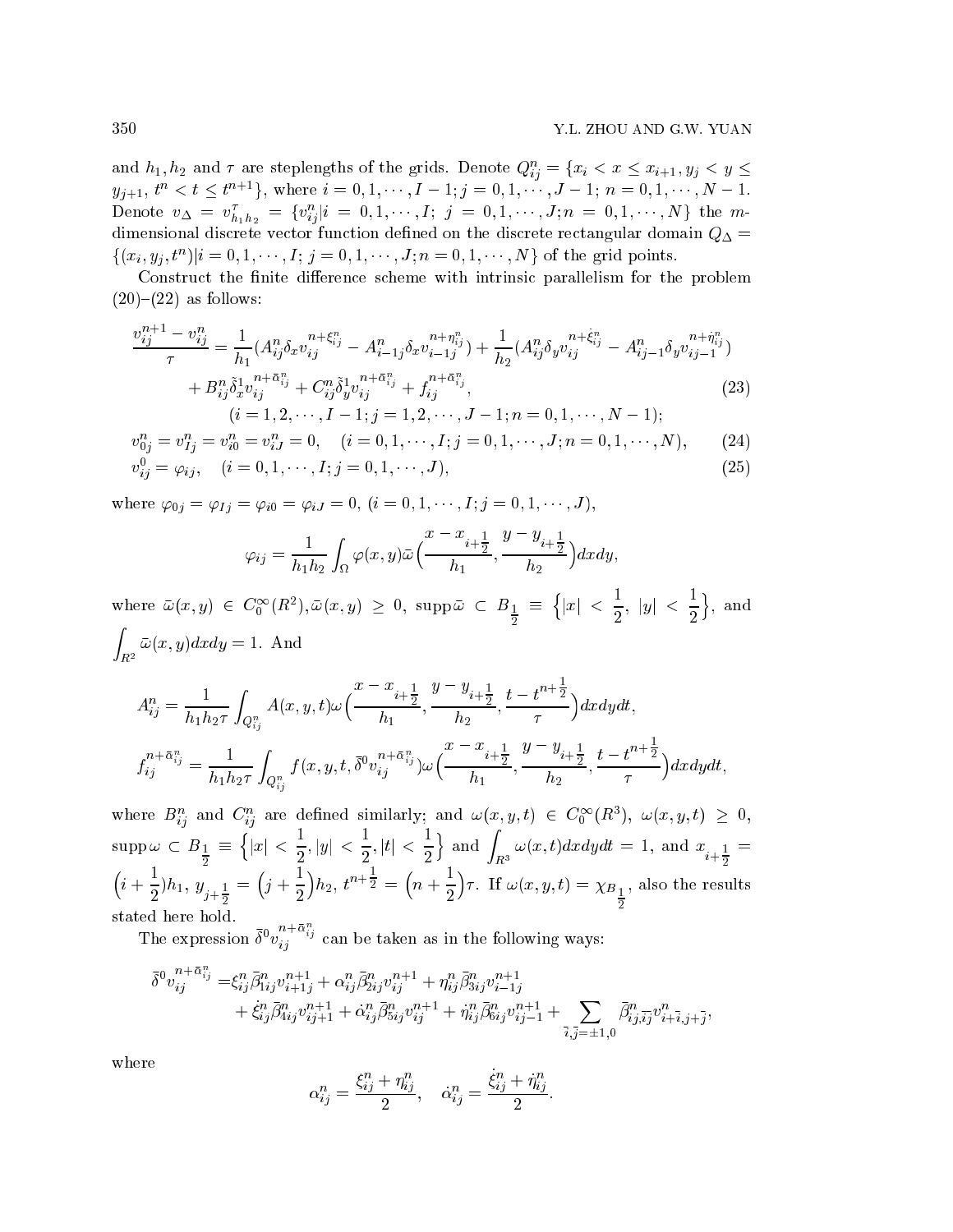For the expressions  $\tilde{\delta}_x^1 v_{ij}^{n+\bar{\alpha}_{ij}^n}$  and  $\tilde{\delta}_y^1 v_{ij}^{n+\bar{\alpha}_{ij}^n}$  we can take

$$
\tilde{\delta}_x^1 v_{ij}^{n+\bar{\alpha}_{ij}^n} = \xi_{ij}^n \gamma_{1ij}^n \delta_x v_{ij}^{n+1} + \eta_{ij}^n \gamma_{2ij}^n \delta_x v_{i-1j}^{n+1} + \gamma_{3ij}^n \delta_x v_{ij}^n + \gamma_{4ij}^n \delta_x v_{i-1j}^n,
$$
  
\n
$$
\tilde{\delta}_y^1 v_{ij}^{n+\bar{\alpha}_{ij}^n} = \dot{\xi}_{ij}^n \dot{\gamma}_{1ij}^n \delta_y v_{ij}^{n+1} + \dot{\eta}_{ij}^n \dot{\gamma}_{2ij}^n \delta_y v_{ij-1}^{n+1} + \dot{\gamma}_{3ij}^n \delta_y v_{ij}^n + \dot{\gamma}_{4ij}^n \delta_x v_{ij-1}^n.
$$

351

Define the piecewise constant function  $\xi_{h_1h_2}^{\tau}(x,y) = \xi_{ij}$  for  $x_i < x < x_{i+1}$ ,  $y_j <$  $y < y_{i+1}, (i = 0, 1, \dots, I-1; j = 0, 1, \dots, J-1)$ . By (III<sub>2</sub>) and simple computation we can obtain  $\|\varphi_{h_1h_2}(x,y)-\varphi(x,y)\|_{L^2(\Omega)}\to 0$ , as  $h_1\to 0, h_2\to 0$ , and  $\|\delta_x\varphi_{h_1h_2}\|_2\leq$  $C\|\varphi_x(x,y)\|_{L^2(\Omega)}, \|\delta_y\varphi_{h_1h_2}\|_2 \leq C\|\varphi_y(x,y)\|_{L^2(\Omega)}.$  Moreover, there are  $\|\delta_x\varphi_{h_1h_2}(x,y)-\varphi_{h_1h_2}(x,y)\|_2$  $\|\varphi_x(x,y)\|_{L^2(\Omega)} \to 0, \|\delta_y \varphi_{h_1h_2}(x,y) - \varphi_y(x,y)\|_{L^2(\Omega)} \to 0, \text{ as } h_1 \to 0, h_2 \to 0.$ 

Define the piecewise constant function  $\xi_{h_1h_2}^{\tau}(x, y, t) = \xi_{ij}^n$ , for  $(x, y, t) \in Q_{ij}^n$ ,  $(i =$  $0, 1, \dots, I-1; j = 0, 1, \dots, J-1; n = 0, 1, \dots, N-1$ . Similarly we can define the piece wise constant functions  $\eta_{h_1h_2}^{\tau}(x, y, t), \bar{\beta}_{kh_1h_2}^{\tau}(x, y, t), (1 \le k \le 6), \bar{\beta}_{h_1h_2, \bar{i}\bar{j}}^{\tau}(x, y, t), (\bar{i}, \bar{j} =$  $(1, 1, 0), \ \gamma_{mh_1h_2}^{\tau}(x, y, t), (1 \leq m \leq 4), \ \alpha_{h_1h_2}^{\tau}(x, y, t) = \frac{\xi_{h_1h_2}^{\tau} + \eta_{h_1h_2}^{\tau}}{2}, \ \gamma_{mh_1h_2}^{\tau}(x, y, t), (1 \leq t)$  $m \leq 4$ ,  $\dot{\alpha}_{h_1h_2}^{\tau}(x, y, t), \dot{\xi}_{h_1h_2}^{\tau}, \dot{\eta}_{h_1h_2}^{\tau}$ 

For these functions above, we assume the following condition holds.

 $(\mathrm{IV}_2)$  The piecewise constant functions defined above are bounded functions uniformly with repsect to  $h_1, h_2$  and  $\tau$ . And as  $h_1 \to 0, h_2 \to 0, \tau \to 0$ , these piecewise constant functions converge strongly in  $L^2(Q_T)$ .

**Remark.** Note that in [1] and [2], no such condition  $(V_2)$  is imposed, where the known data are assumed to be smooth. Here they are weaken to be bounded measurable. The assumption  $(V_2)$  excludes those "morbid" functions appearing in the construction of the difference schemes  $(23)$ – $(25)$ . But, it is not a severe restriction, since almost all the well-known difference schemes with intrinsic parallelism, in particular, those discussed in [5], satisfy the condition.

Introduce the restriction condition of the steplengths:

$$
(\mathbf{V}_2) \qquad \tau \Big( \frac{1}{h_1^2} + \frac{1}{h_2^2} \Big)_{1 \le i \le I-1; 1 \le j \le J-1} \Lambda_{ij} \le 1 - \varepsilon
$$

where  $0 < \varepsilon \leq 1$ , and

$$
\Lambda_{ij} = (1 - \eta_{ij}^n - \xi_{i-1j}^n)^+ |A_{i-1j}^n| + (1 - \eta_{i+1j}^n - \xi_{ij}^n)^+ |A_{ij}^n| \n+ \frac{1}{4} |\xi_{i-1j}^n - \eta_{ij}^n + \xi_{ij}^n - \eta_{i+1j}^n ||A_{i-1j}^n - A_{ij}^n| \n+ \frac{1}{4} |\xi_{i-1j}^n - \eta_{ij}^n - \xi_{ij}^n + \eta_{i+1j}^n ||A_{i-1j}^n + A_{ij}^n| \n+ (1 - \eta_{ij}^n - \xi_{ij-1}^n)^+ |A_{ij-1}^n| + (1 - \eta_{ij+1}^n - \xi_{ij}^n)^+ |A_{ij}^n| \n+ \frac{1}{4} |\xi_{ij-1}^n - \eta_{ij}^n + \xi_{ij}^n - \eta_{ij+1}^n ||A_{ij-1}^n - A_{ij}^n| \n+ \frac{1}{4} |\xi_{ij-1}^n - \eta_{ij}^n - \xi_{ij}^n + \eta_{ij+1}^n ||A_{ij-1}^n + A_{ij}^n|.
$$

Under the conditions  $(I_2)$ – $(V_2)$ , the existence, uniqueness and convergence theorems for the difference schemes (23)–(25) can be proved. Moreover, when  $A(x, y, t)$  is